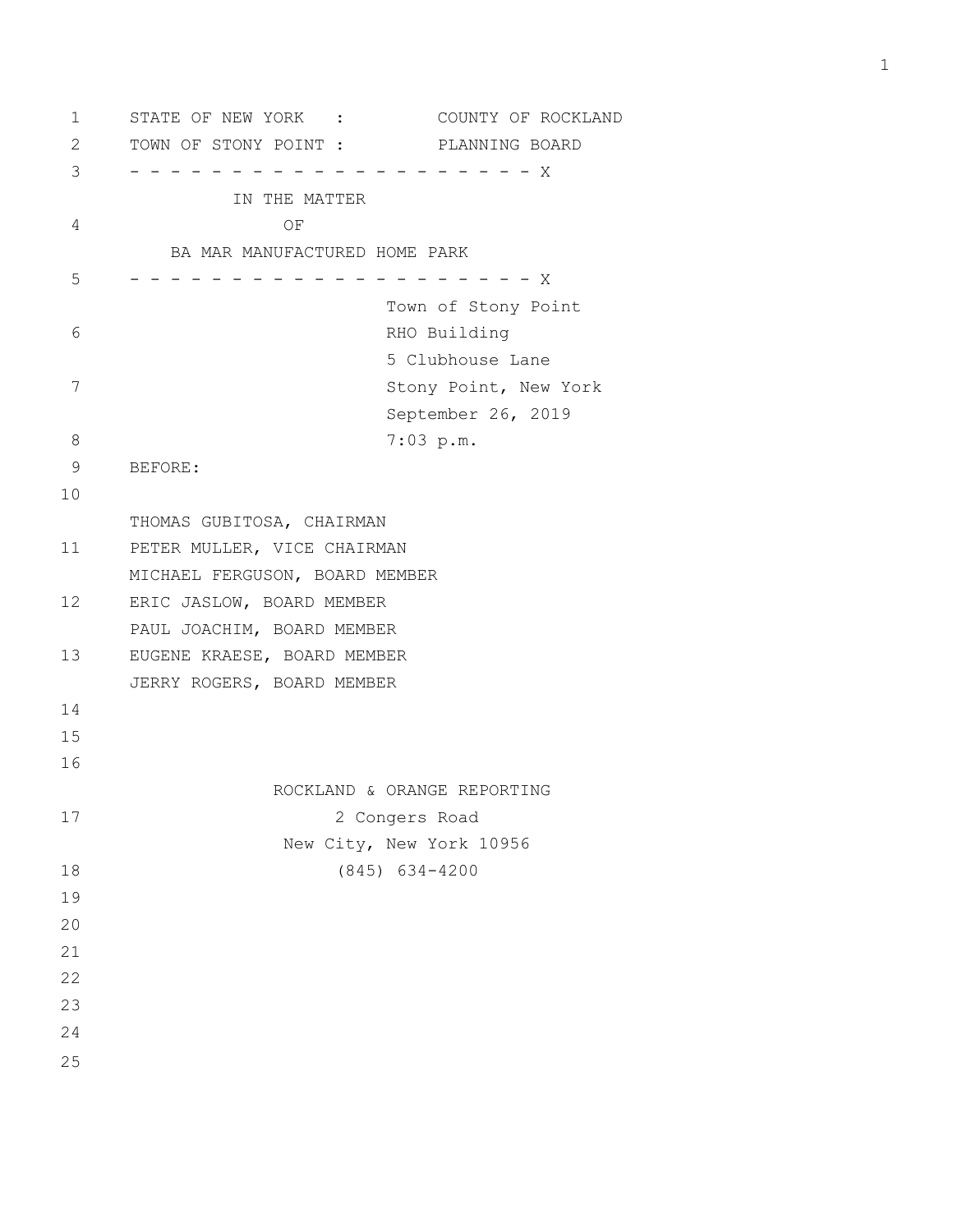| $\mathbf{2}$ | CHAIRMAN GUBITOSA: All right. First           |
|--------------|-----------------------------------------------|
| 3            | item on the agenda is a public hearing,       |
| 4            | Ba Mar Manufactured Home. This is on the      |
| 5            | south side of Grassy Point. If you'd like to  |
| 6            | give us a quick update of where you are and   |
| 7            | what's going on.                              |
| 8            | MR. DeGENNARO: My name is Ken                 |
| 9            | DeGennaro, engineer for the applicant. Since  |
| 10           | the last time we appeared before the Board,   |
| 11           | we modified the configuration slightly. We    |
| 12           | didn't modify the actual road layout. All we  |
| 13           | did was we added some additional sidewalks in |
| 14           | front of these units along the end where      |
| 15           | there were long rows of parking.              |
| 16           | And we also modified the grading around       |
| 17           | the boat ramp area to -- we made the boat     |
| 18           | ramp a little bit steeper so we could elevate |
| 19           | the road in front of the ramp to a higher     |
| 20           | elevation. And we submitted a more detailed   |
| 21           | planting plan, which was also submitted to    |
| 22           | DEC. And we reconfigured some of the parking  |
| 23           | for the boat slip area, the oversized         |
| 24           | parking.                                      |
|              |                                               |

25 And those were the only changes.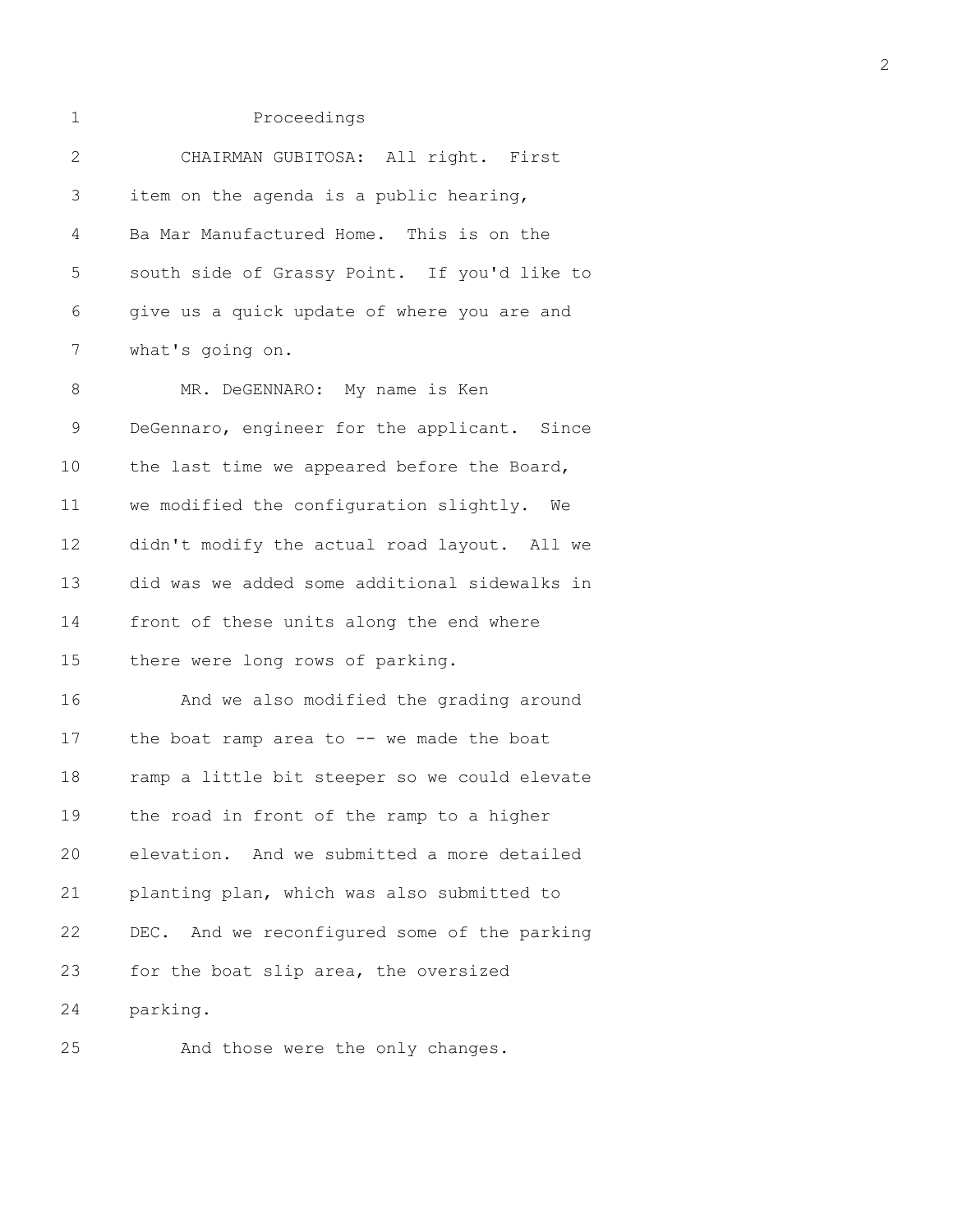1 Proceedings 2 They're relatively minor. And that's it for 3 the changes. 4 CHAIRMAN GUBITOSA: All right. Just to 5 follow up, because I know there's going to be 6 questions. I know you've had, you've had -- 7 even though it's not part of our purview, the 8 negotiations between you and the tenants, I 9 know that at the TAC meeting, you had some 10 progress, or you had some updates just to 11 give us. 12 MR. DeGENNARO: Yes. In terms of the 13 negotiations, or -- 14 MR. BROWN: Hi, my name is Joel Brown. 15 I'm with Ba Mar. Ira Emanuel was supposed to 16 be here, so I was hoping for him to speak on 17 our behalf. Since he's not here, could you 18 repeat the question for me? 19 CHAIRMAN GUBITOSA: Oh. I know that at 20 the TAC meeting, there was some updates on, 21 you know, negotiations with the tenants, or I 22 know that you were relocating some of them. 23 I wanted to see if that was still going on. 24 I know it's not part of our purview, but it 25 was brought up at the last few meetings.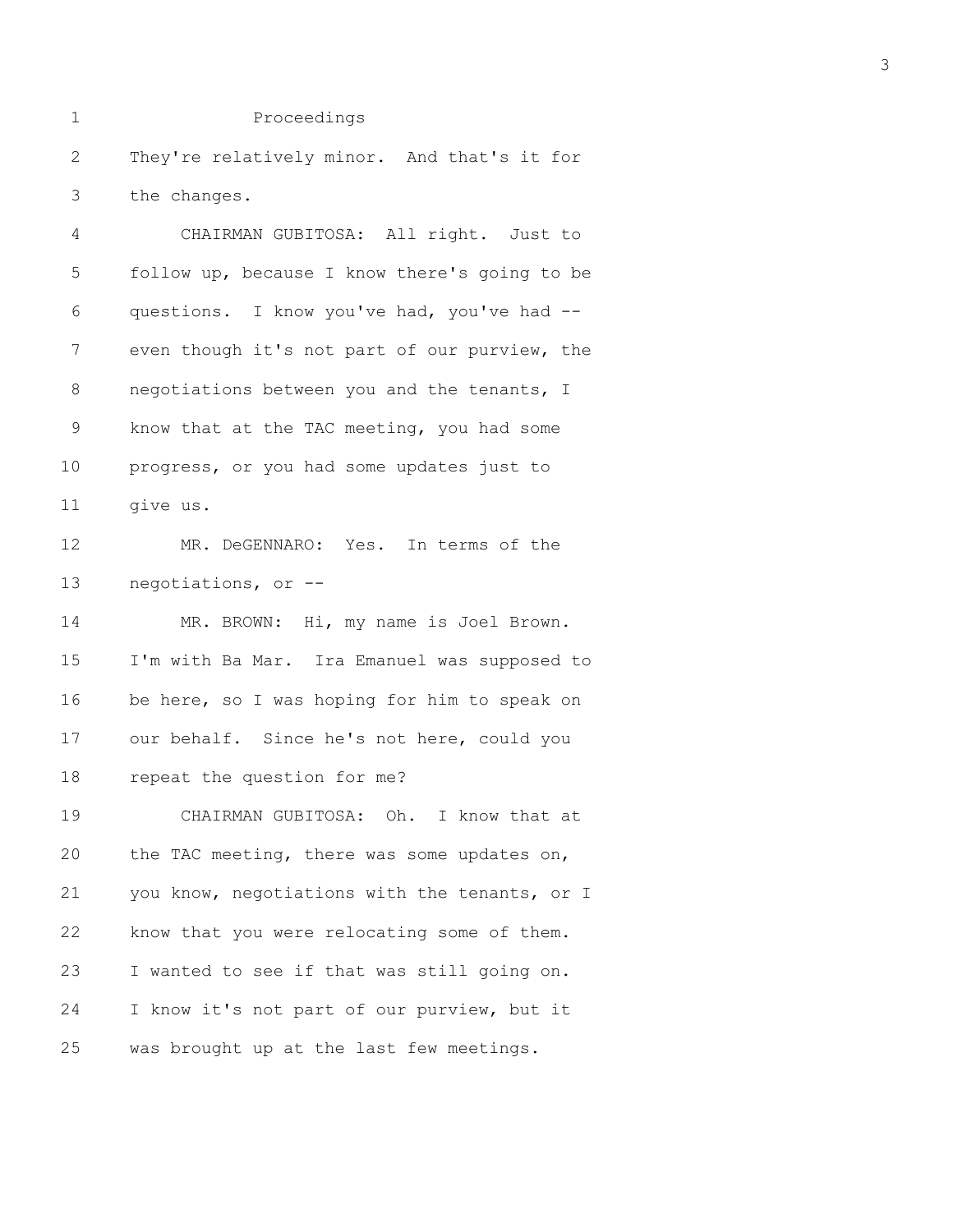| 1            | Proceedings                                   |
|--------------|-----------------------------------------------|
| $\mathbf{2}$ | And, you know, this is I think the only place |
| 3            | where the residents get to hear something on  |
| 4            | the project or what's going on.               |
| 5            | MR. BROWN: I'm certain that if Counsel        |
| 6            | was here, they would advise me not to $-$ -   |
| 7            | CHAIRMAN GUBITOSA: Okay.                      |
| 8            | MR. BROWN: -- advise about that.              |
| 9            | However, contrary to advice that I would get, |
| 10           | we -- it's our position that we are working   |
| 11           | with the residents and negotiating with them  |
| 12           | to a conclusion that's mutually beneficial    |
| 13           | for both of us. I believe that some of the    |
| 14           | residents at this point in time may be not    |
| 15           | satisfied with the progress or the outcome of |
| 16           | the negotiations, but that we are still       |
| 17           | working with everyone, and we have not        |
| 18           | reached a conclusion with everyone.           |
| 19           | But we are hopeful that we can do that,       |
| 20           | and we can remain open. And we are            |
| 21           | attempting to discuss, obviously, the         |
| 22           | progress of this. We've been focused on that  |
| 23           | in the last couple weeks. That's where we're  |
| 24           | at.                                           |
| 25           | CHAIRMAN GUBITOSA: Okay, all right,           |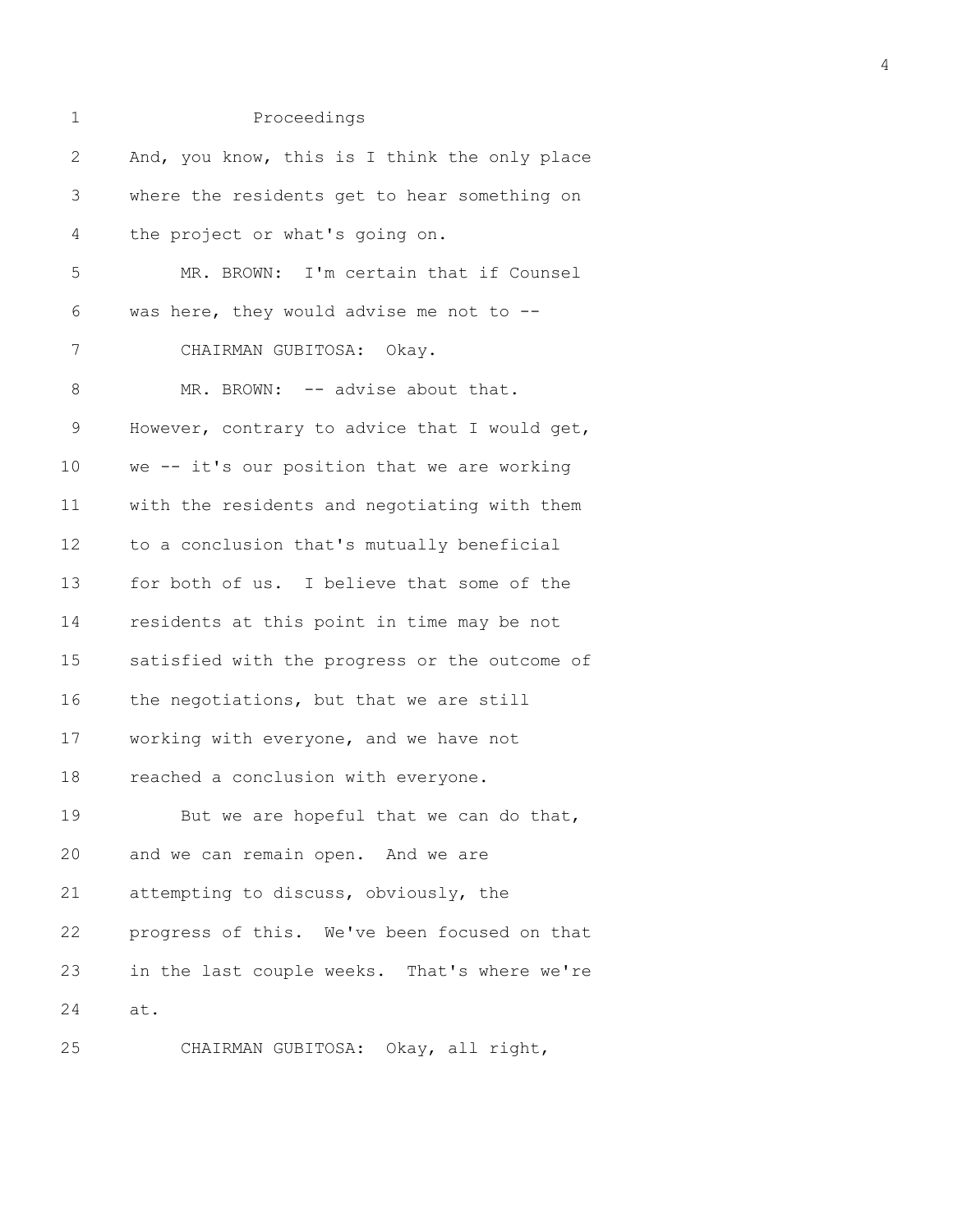# 1 Proceedings 2 thank you. All right, what I'm going to do, 3 we're going to open the public hearing and 4 we're going to take comments on the, on the 5 project. And just so I clarify for the 6 public so they don't get the wrong ideas, 7 we're part of the -- we do the land use. We 8 do the site development. But when it comes 9 to negotiations between, you know, the, you 10 and the landlord and any other agreements, we 11 have no authority over. I mean, you're 12 welcome to speak about it. But just to let 13 you know, we can hear you, and I know this is 14 a platform for you to discuss. But, you 15 know, if you have concerns on the plan at the 16 moment, we'd like to hear them. 17 But what I'll do now is I'll open the 18 public hearing. And if you have, like to 19 say, just state your name, address for the 20 record, and go to the podium and just address 21 the Board. So I'm going to open the public 22 hearing. Go ahead. After you speak, I'm 23 just going to have you sign in with Mary

24 after.

25 MS. DOW: Okay. My name is Taryn Dow.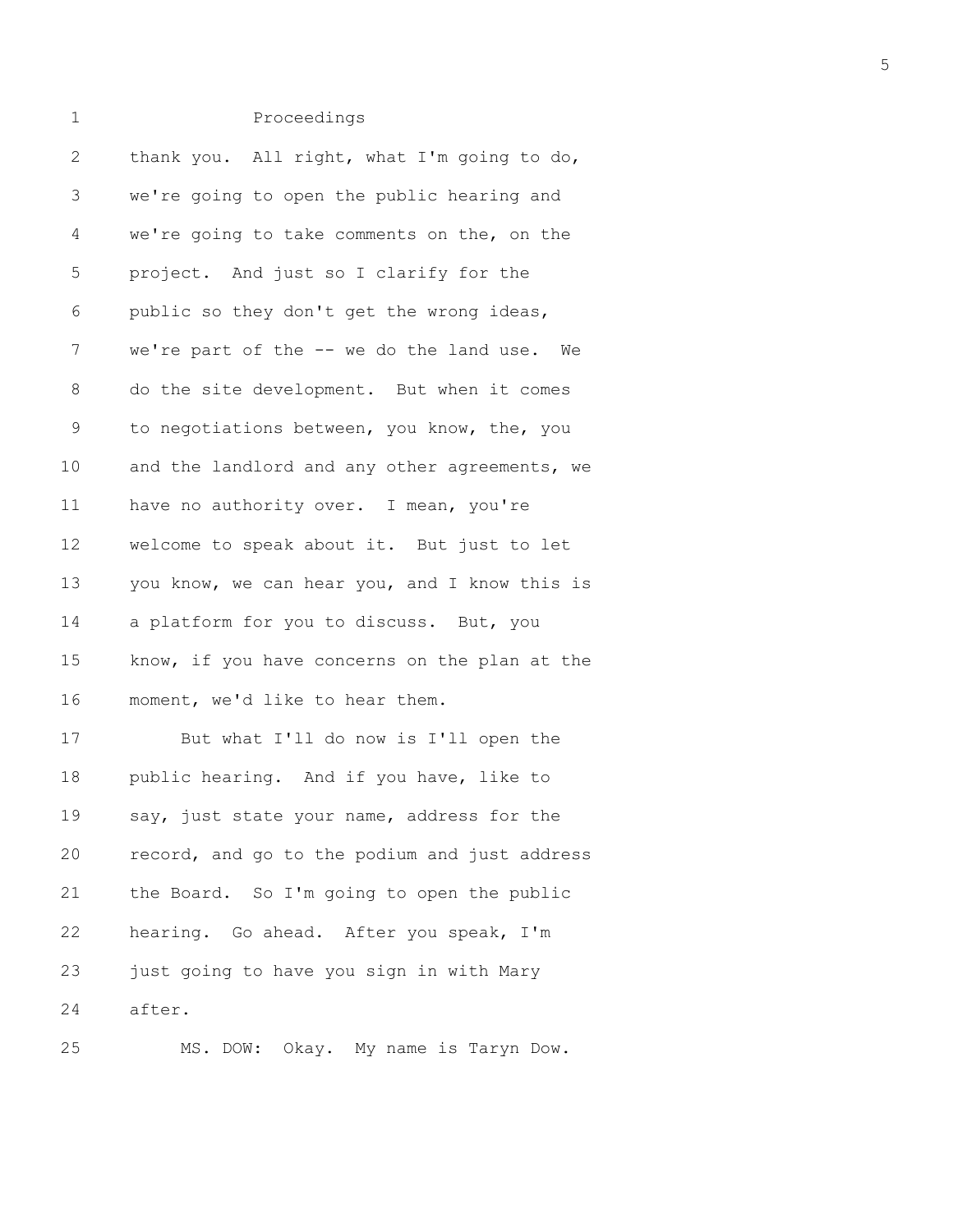| $\mathbf 1$  | Proceedings                                   |
|--------------|-----------------------------------------------|
| $\mathbf{2}$ | I reside at 83 Nancy Lane. I'm a Ba Mar       |
| 3            | resident. I understand what you just said     |
| 4            | about it not being in your purview, and that  |
| 5            | it's pretty much about the land.              |
| 6            | CHAIRMAN GUBITOSA: Right.                     |
| 7            | MS. DOW: When we sit on that land, that       |
| 8            | should be part of the consideration. We       |
| $\mathsf 9$  | reside on that land, right. So that should    |
| 10           | be included in any planning that is set forth |
| 11           | before you. I can't see how it could not be,  |
| 12           | right. I mean, we're there, so we have to be  |
| 13           | dealt with. Granted, negotiations are         |
| 14           | handled between us and management, and that's |
| 15           | a side piece. But to say that this should     |
| 16           | not be heard here is, I can't even understand |
| 17           | how that's possible.                          |
| 18           | Second, now that I'm coming home to all       |
| 19           | of these markings, and all this spray paint   |
| 20           | all over my lawn, and all of these flags      |
| 21           | being placed all over the place, I ask you to |
| 22           | tell me what, thus far, has been approved so  |
| 23           | that I'm aware of what's going on. I          |
| 24           | understand this has not been approved, but I  |

25 have the feeling that something else is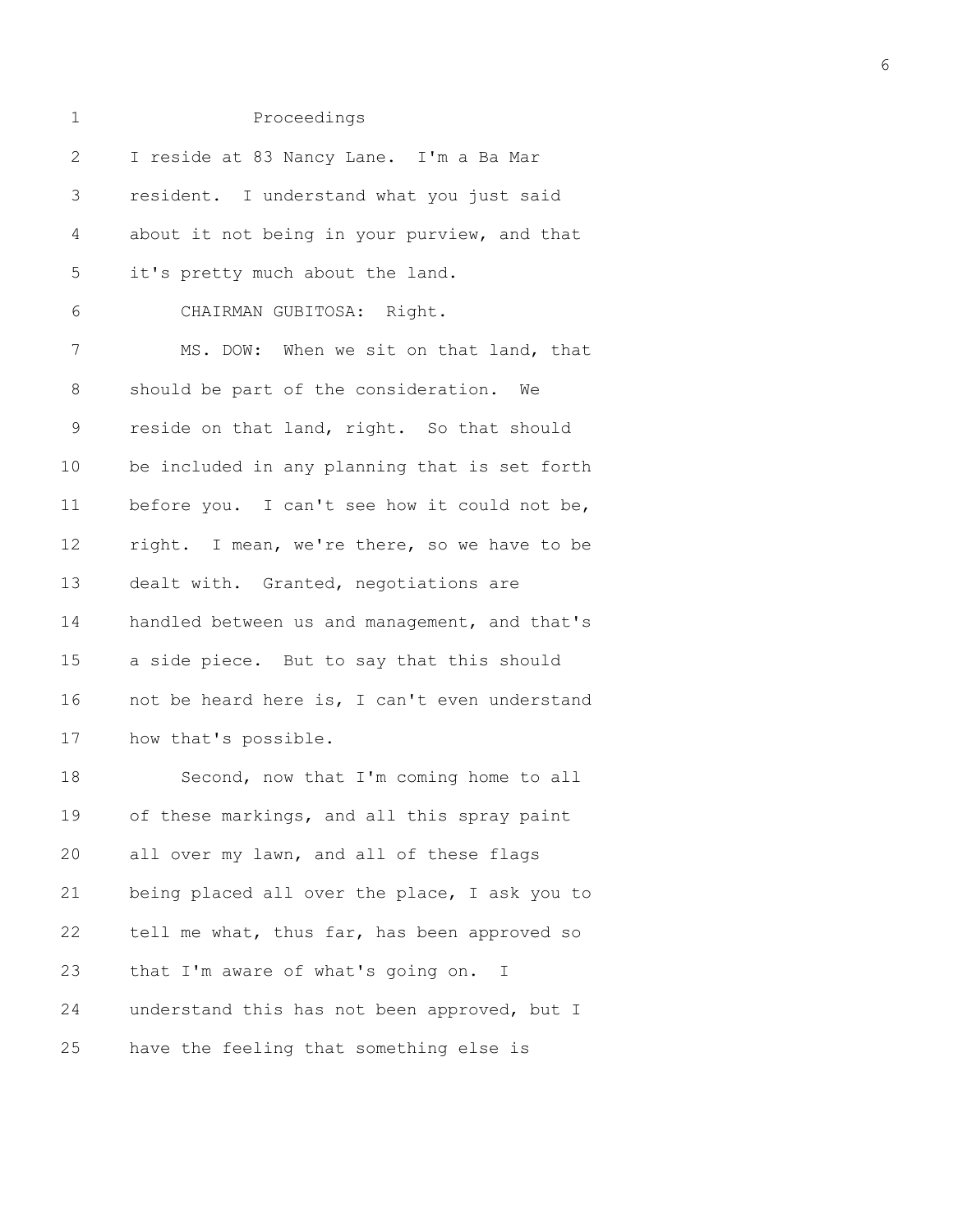| $\mathbf 1$  | Proceedings                                   |
|--------------|-----------------------------------------------|
| $\mathbf{2}$ | happening because otherwise, this is all      |
| 3            | being done premature.                         |
| 4            | There is no notice. I have strange            |
| 5            | people walking through my -- I still pay rent |
| 6            | there. I still reside there, okay. I'm        |
| 7            | still a tenant. They are considered my        |
| $\,8\,$      | landlord. And normally, landlords are not     |
| $\mathsf 9$  | supposed to be on the property that they are  |
| 10           | renting out to people without at least        |
| 11           | notice.                                       |
| 12           | My personal property is on this land.         |
| 13           | And people are traipsing through, I have no   |
| 14           | idea who they are. I come home and my lawn    |
| 15           | is a mess. I'm required to maintain it.       |
| 16           | They own it, great. I'm required to maintain  |
| 17           | it. And now I can't really do that. I can't   |
| 18           | really mow my lawn. I still live there. And   |
| 19           | until that's settled, that should be          |
| 20           | considered.                                   |
| 21           | So I'm asking what has been approved          |
| 22           | thus far. In layman's terms, too, because I   |
| 23           | know there's a lot of technical stuff and,    |
| 24           | you know, O and R this, and all of that       |
| 25           | stuff. But I'd really like to know in         |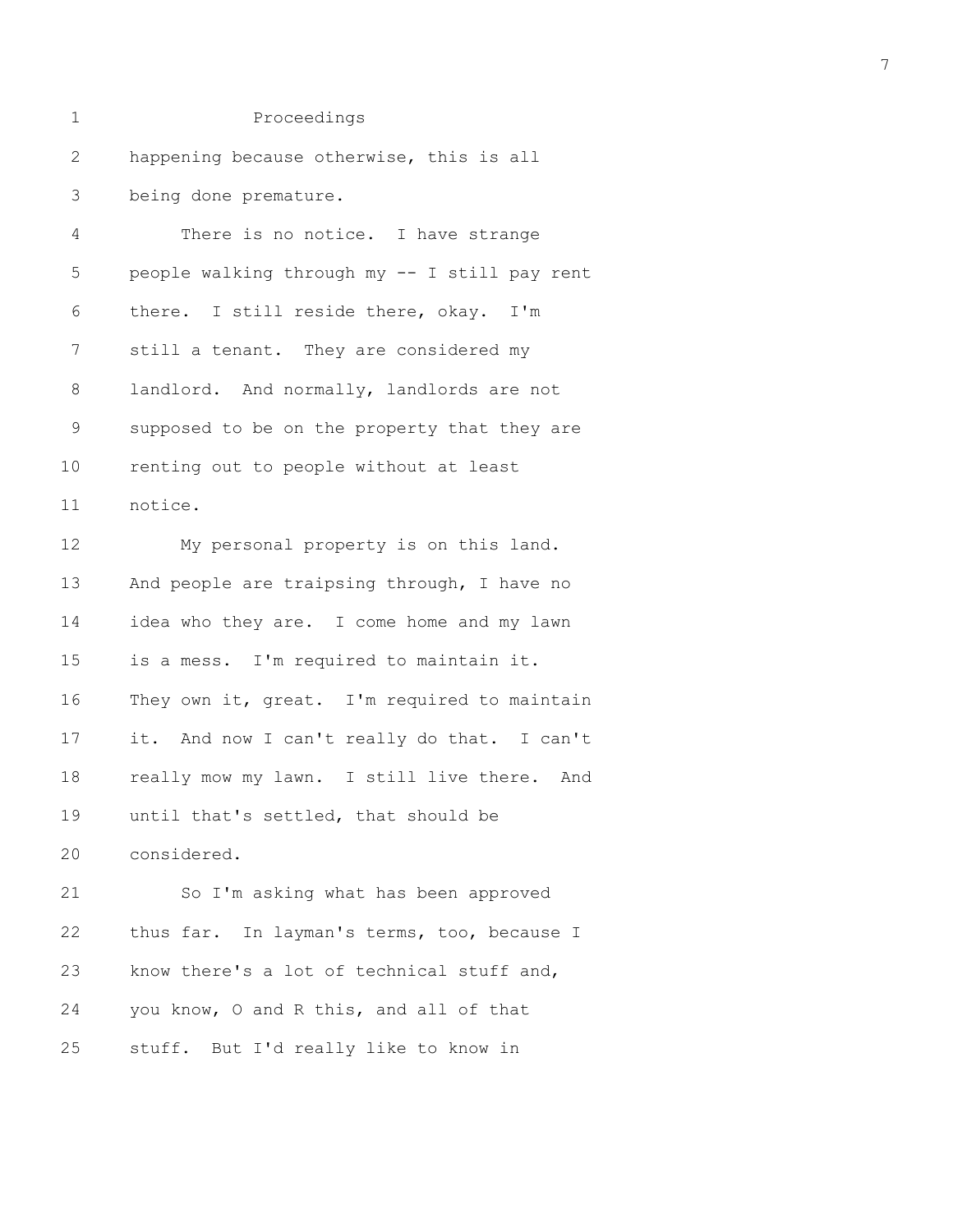1 Proceedings 2 something, terms that I can understand. 3 CHAIRMAN GUBITOSA: All right. If you 4 want to -- 5 MR. HONAN: Just for clarification, I'm 6 the attorney that advises the Planning Board. 7 The Planning Board has not made any 8 determinations as of this date. The 9 applicant is still before this Board making 10 their proposed site plan to this Board and to 11 our consultants. And the process that we're 12 working through has been working through for 13 quite some time.

14 So there's no decision from this Board 15 as of tonight. The Chairman just indicated 16 what the function of this Board is. And it 17 sounds like to me that you're having a 18 hardship, but that really is not something 19 that this Board can deal with. We're just 20 not equipped for. We're here to look at the 21 planning and the future use of this site. 22 I suggest that if you have a problem 23 that you deal with your landlord because this 24 sounds like a tenant-landlord complaint. And 25 then if you cannot deal with your landlord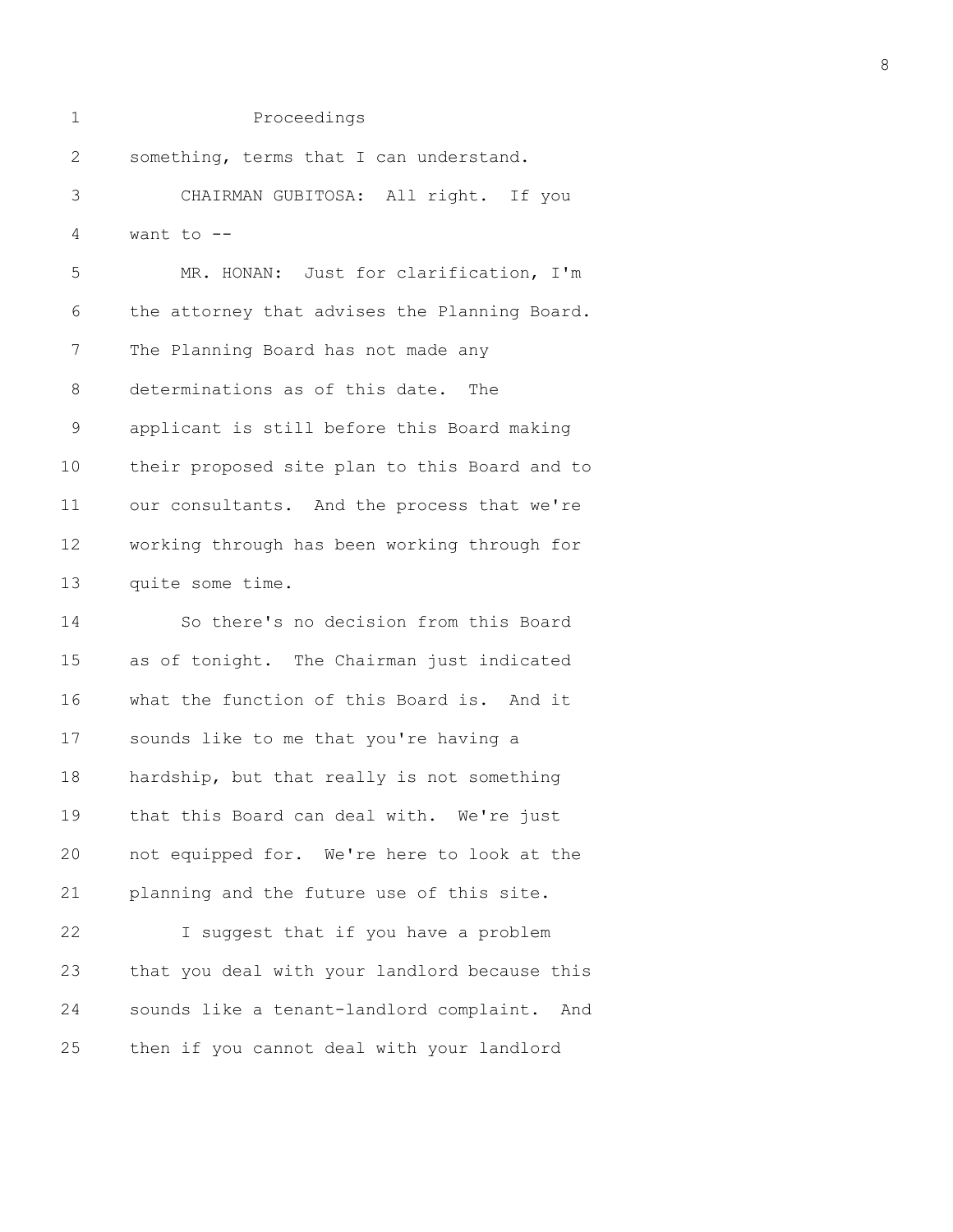| 2              | face-to-face, there are courts that can help  |
|----------------|-----------------------------------------------|
| $\mathfrak{Z}$ | you out, and you could consult an attorney to |
| 4              | pursue your rights with respect to your       |
| 5              | landlord. But this Board is not capable of    |
| 6              | intermediating between you and the landlord,  |
| 7              | and it's truly not the function of this       |
| 8              | Board. We're here for a development of a      |
| $\mathsf 9$    | piece of land. So what I'm trying to do --    |
| 10             | MS. DOW: With all due respect, sir,           |
| 11             | you're -- it's a development of a piece of    |
| 12             | land that I reside on.                        |
| 13             | MR. HONAN: Yes.                               |
| 14             | MS. DOW: Okay. Granted, my issues with        |
| 15             | my landlord are my issues with my landlord.   |
| 16             | I'm not putting that before the Board. What   |
| 17             | I'm saying to you is you are approving, or    |
| 18             | you have an applicant before you that wants   |
| 19             | to do something with land that, can they      |
| 20             | really yet? We're there. We are there. And    |
| 21             | until something is final, decisions and all   |
| 22             | of that good stuff, but I don't understand    |
| 23             | why something cannot be deferred or at least  |
| 24             | stipulated that you need to at least deal     |
| 25             | with what you've got on this land before we   |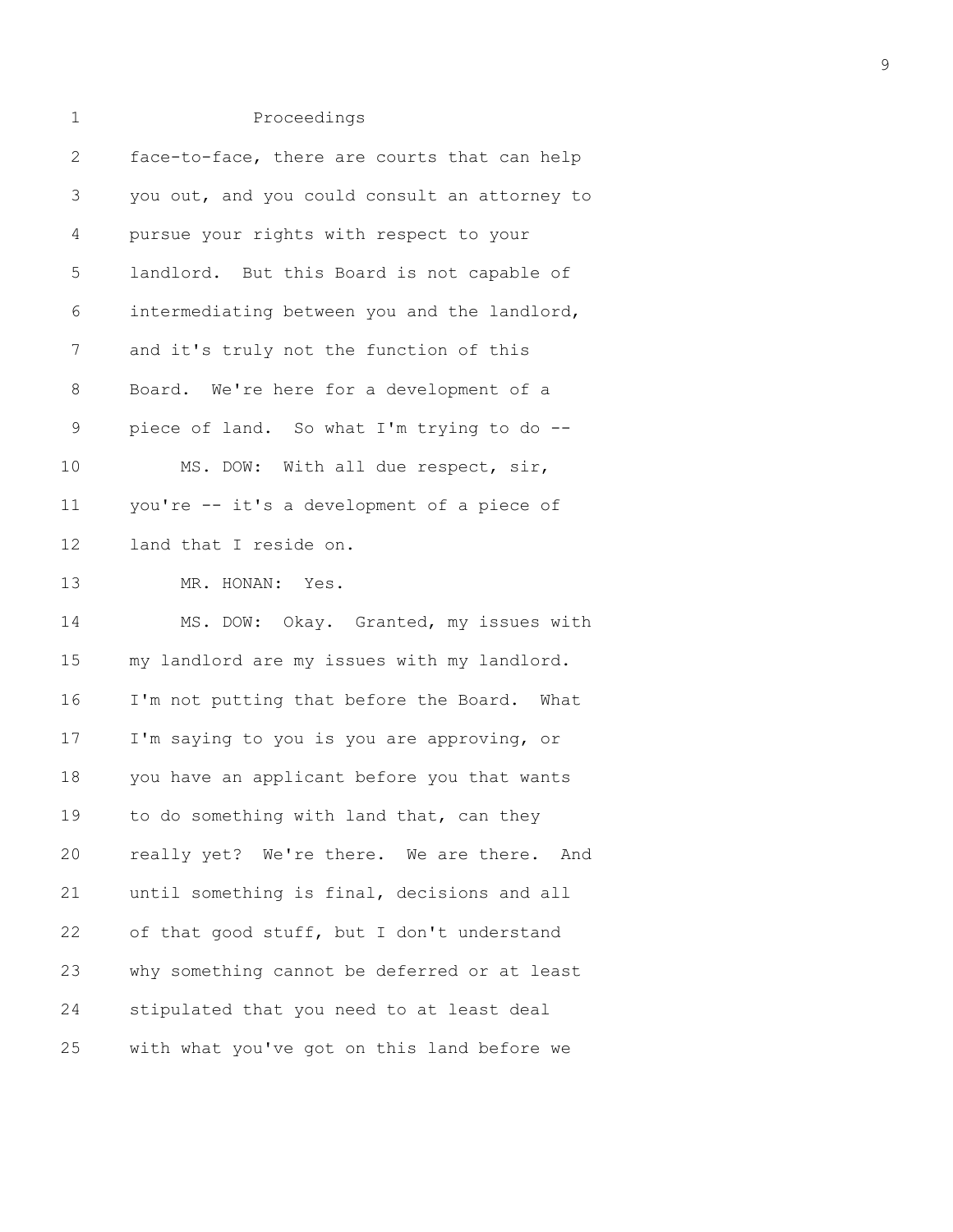| 1            | Proceedings                                   |
|--------------|-----------------------------------------------|
| $\mathbf{2}$ | can act on this land. I don't understand how  |
| 3            | it can be two separate things.                |
| 4            | MR. HONAN: Well, the owner of the land        |
| 5            | has made an application. And this Board has   |
| 6            | to entertain that application under the law.  |
| 7            | If you feel you have rights that this Board   |
| $\,8\,$      | or the landlord is compromising, you have an  |
| $\mathsf 9$  | avenue in the courts to address that. But     |
| 10           | this Board is not the place to do it.         |
| 11           | MS. DOW: Okay. So you're telling me           |
| 12           | nothing has been approved. So there really    |
| 13           | shouldn't be anything happening as of yet.    |
| 14           | Is that what you're telling me?               |
| 15           | MR. HONAN: No, no, I'm not saying that.       |
| 16           | I'm saying that --                            |
| 17           | MS. DOW: Okay, so.                            |
| 18           | MR. HONAN: Your landlord, I believe,          |
| 19           | owns the property. And he can do with the     |
| 20           | property what, under the law, he's permitted  |
| 21           | to do.                                        |
| 22           | MS. DOW: Understood, understood. So           |
| 23           | with respect to a landlord and a tenant --    |
| 24           | and granted, this has nothing to do with you, |
| 25           | but since you're speaking on it, I'm going to |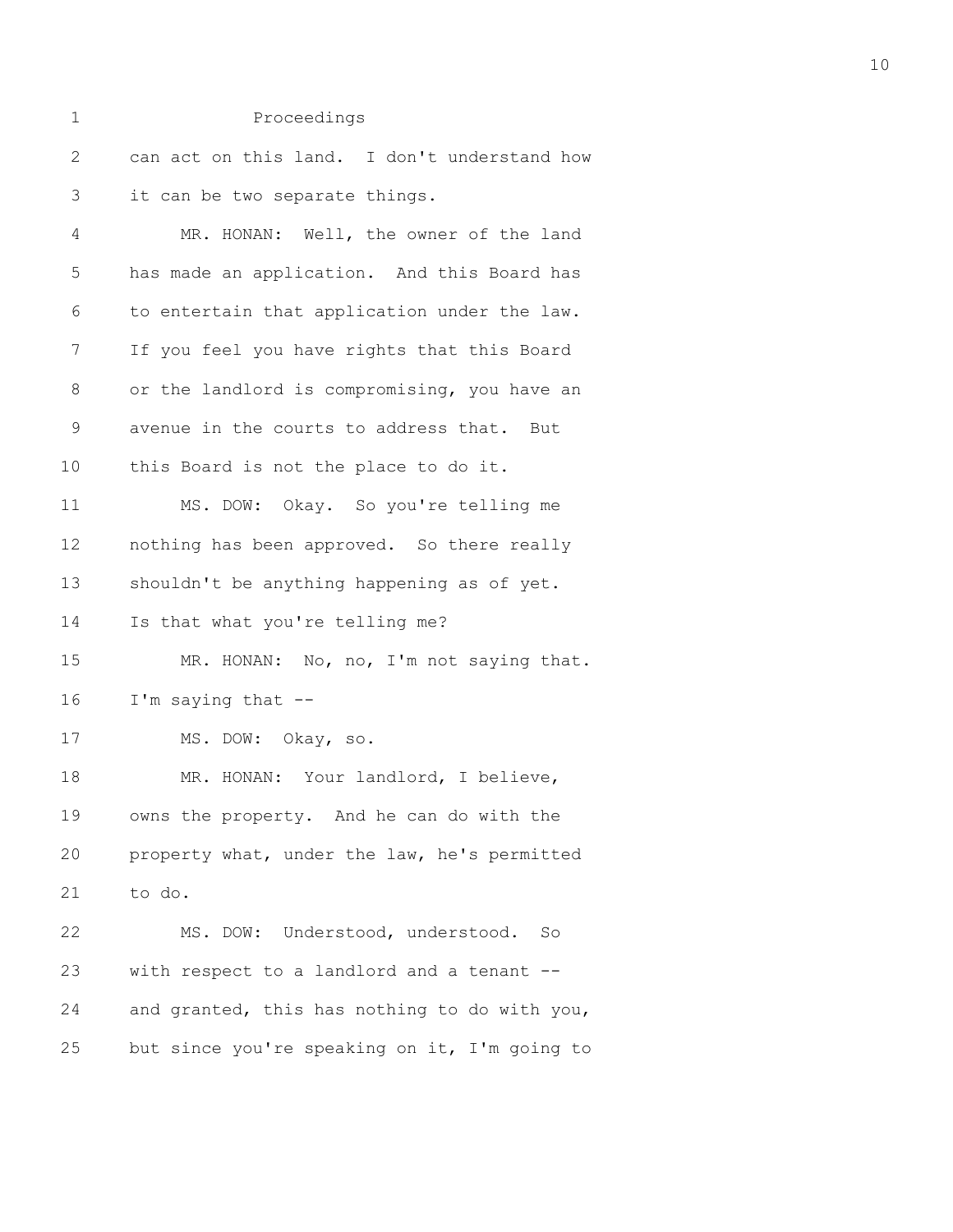| $\mathbf 1$  | Proceedings                                   |
|--------------|-----------------------------------------------|
| $\mathbf{2}$ | speak on it, okay. You cannot -- can a        |
| 3            | landlord just walk into an apartment that     |
| 4            | he's renting to a tenant without notice       |
| 5            | unless it's an emergency?                     |
| 6            | MR. HONAN: If you're questioning me --        |
| 7            | MS. DOW: I'm not. All I'm -- you're           |
| 8            | saying, you know, it's his property, it's     |
| $\mathsf 9$  | his -- it very well may be. But there are     |
| 10           | things that protect us as well.               |
| 11           | MR. HONAN: You're correct. If you have        |
| 12           | a lease, you have protection. If you're a     |
| 13           | month-to-month tenant, you have protection.   |
| 14           | That's why I think you should go see a lawyer |
| 15           | and go to the courts.                         |
| 16           | MS. DOW: And I will totally deal with         |
| 17           | that. I'm not, I'm not here to banter back    |
| 18           | and forth. That's, that's, that's not why     |
| 19           | I'm here. I'm not here to argue. I'm just     |
| 20           | here to speak. This is all we have. This is   |
| 21           | all we have. We didn't even have a voice      |
| 22           | until somebody invited us here. Nobody was    |
| 23           | willing to talk to us. We cannot be           |
| 24           | forgotten just because we're only talking     |
| 25           | about the land. It's unfair. At the very      |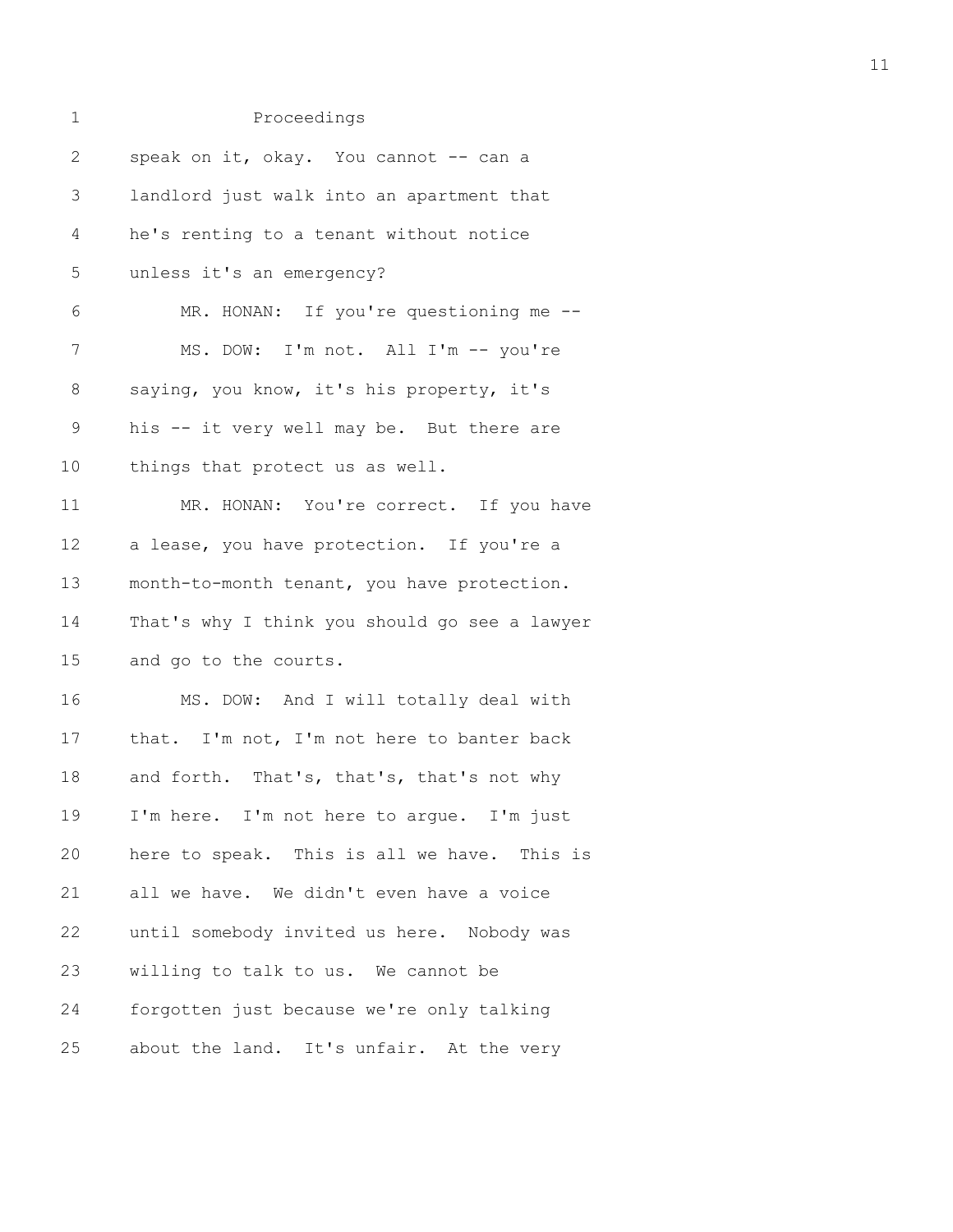| 2  | least, immoral.                               |
|----|-----------------------------------------------|
| 3  | MR. HONAN: I don't know what to tell          |
| 4  | you other than what I've told you. This       |
| 5  | Board is not here to be hearing moral         |
| 6  | arguments. We're here --                      |
| 7  | MS. DOW: Okay, I just have one more           |
| 8  | question. And it's a general question. It's   |
| 9  | not, you know, you won't be able to answer it |
| 10 | to an exact science. But in your              |
| 11 | experiences, typically, how long does         |
| 12 | something like this, a project of this        |
| 13 | magnitude take to be approved, give or take?  |
| 14 | MR. HONAN: I can tell you now that the        |
| 15 | Board does not take questions. It's a long    |
| 16 | process, and it has --                        |
| 17 | MS. DOW: That's what, that's what             |
| 18 | I'm -- I said it wasn't an exact science.     |
| 19 | MR. HONAN: Right.                             |
| 20 | MS. DOW: I'm just asking for a general,       |
| 21 | I mean, are we talking months, are we talking |
| 22 | years. I'm not saying I'm pinning you down    |
| 23 | to a number. I'm just asking for a            |
| 24 | generalization from past experience.          |
| 25 | MR. HONAN:<br>It has been going on for        |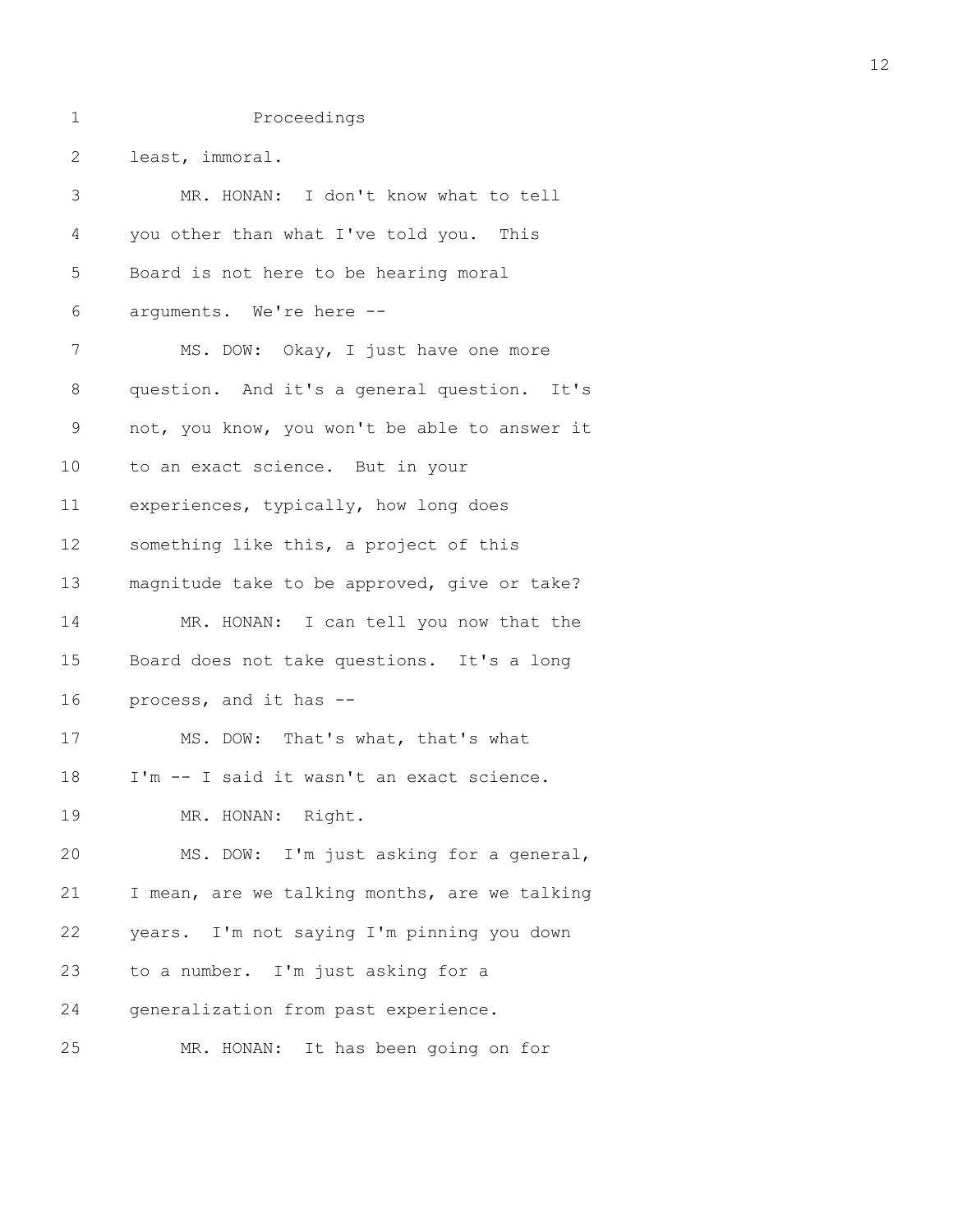| 1            | Proceedings                                   |
|--------------|-----------------------------------------------|
| $\mathbf{2}$ | many months. And I think it's been over a     |
| 3            | year. So it's a very long process.            |
| 4            | MS. DOW: Okay, so you're just not going       |
| 5            | to answer any of my questions. That's fine.   |
| 6            | CHAIRMAN GUBITOSA: All right. I know          |
| 7            | some other tenants want to speak. We're       |
| 8            | going to keep the public hearing open. So I   |
| 9            | just -- and like you said, I'm trying to give |
| 10           | the public a place to speak, even though      |
| 11           | we're, we don't, we can't act on it, it's     |
| 12           | giving you a place to voice your concerns.    |
| 13           | So if no one else is going to speak tonight,  |
| 14           | what we'll do is I'll make a motion to        |
| 15           | continue the public hearing to next month.    |
| 16           | VICE CHAIRMAN MULLER: I'd like to make        |
| 17           | that motion.                                  |
| 18           | CHAIRMAN GUBITOSA: Second?                    |
| 19           | BOARD MEMBER ROGERS: I'll second that,        |
| 20           | Mr. Chair.                                    |
| 21           | CHAIRMAN GUBITOSA: And then what we're        |
| 22           | going to do is, we just need to take a five   |
| 23           | minute adjournment. We're just waiting for    |
| 24           | the Building Inspector. He has some things    |
| 25           | he wants to talk about.                       |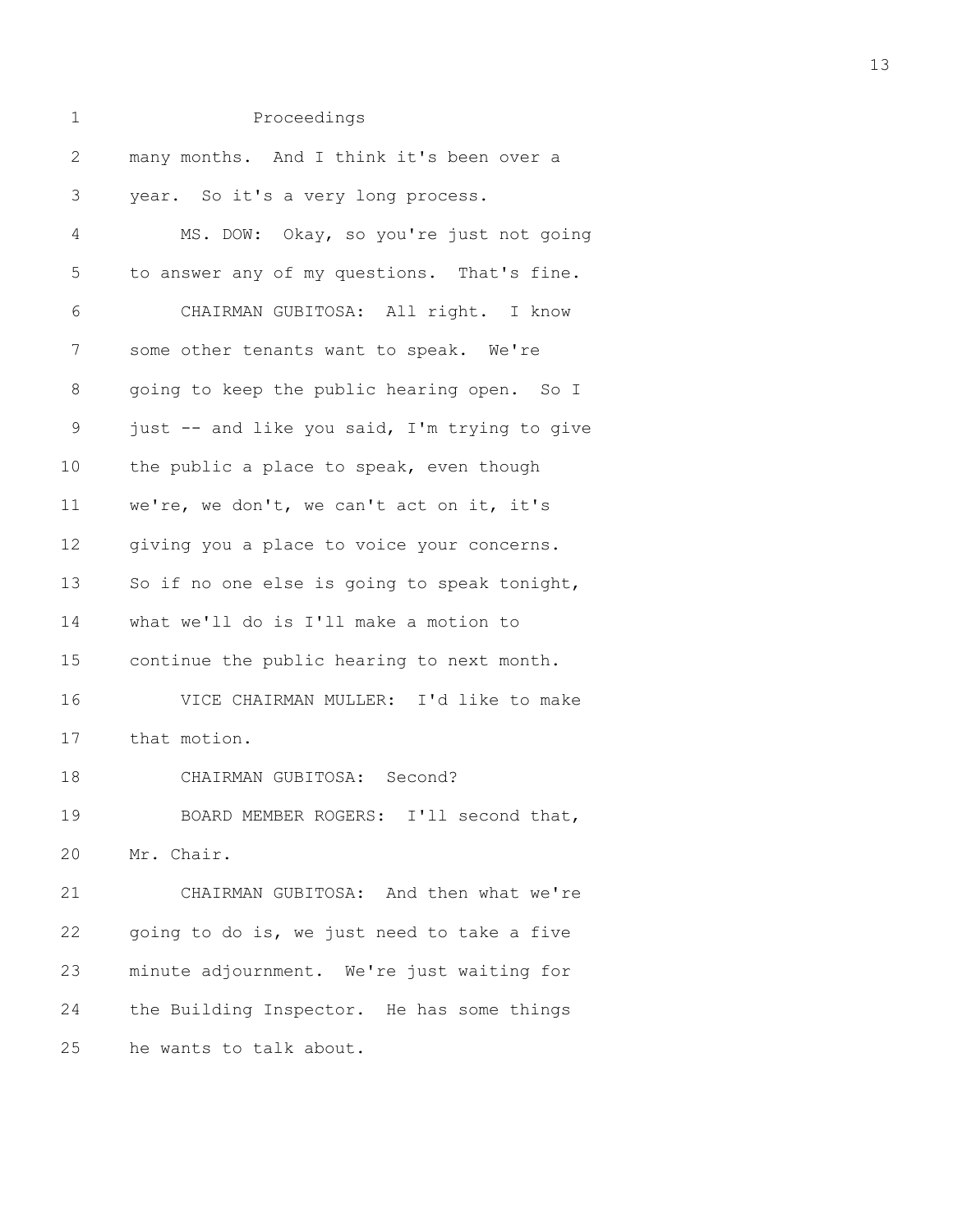| $\mathbf{2}$ | MR. EMANUEL: With respect to this?            |
|--------------|-----------------------------------------------|
| 3            | CHAIRMAN GUBITOSA: To this.                   |
| 4            | MR. EMANUEL: Okay.                            |
| 5            | CHAIRMAN GUBITOSA: So just, we're going       |
| 6            | to five minutes, take a quick recess.         |
| 7            | MR. EMANUEL: All right, great.                |
| $\,8\,$      | CHAIRMAN GUBITOSA: And then as soon as        |
| $\mathsf 9$  | Bill gets in, because I know he wants to      |
| 10           | address some stuff that's going on, and maybe |
| 11           | it will help answer some questions.           |
| 12           | MR. EMANUEL: Perfect, thanks.                 |
| 13           | CHAIRMAN GUBITOSA: All right. So we're        |
| 14           | just going to take a five minute recess.      |
| 15           | (Recess taken.)                               |
| 16           | CHAIRMAN GUBITOSA: All right. All             |
| 17           | right, we're just going to reopen the         |
| 18           | meeting. Now, before the Building Inspector   |
| 19           | gets here, we have to go over part of the     |
| 20           | Part 2, Part 3 to the, to the SEQRA           |
| 21           | determination. Max, you just want to --       |
| 22           | MR. STACH: Yeah, so you want me to go         |
| 23           | up there.                                     |
| 24           | CHAIRMAN GUBITOSA: Yeah, go up there,         |
| 25           | tell them what, you know, exactly what this   |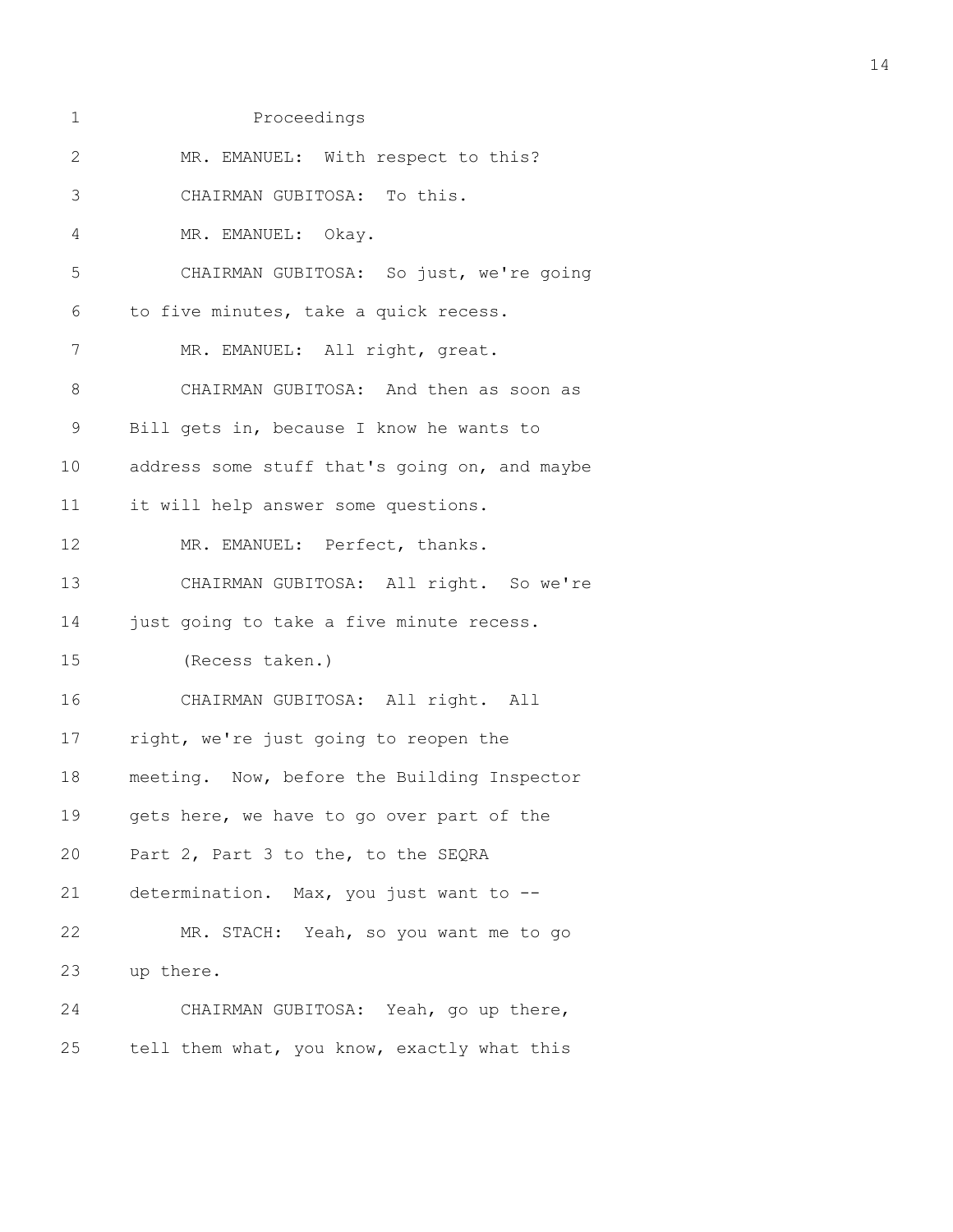1 Proceedings 2 is. 3 MR. STACH: So as you may remember, we 4 received a, we adopted a Part 2 EAF 5 identifying potential impacts for this 6 application back in March. And a first draft 7 of the Part 3 was adopted by -- or not 8 adopted, was submitted by the applicant back 9 in April. We discussed it at the meeting in 10 April, and we asked them to correct some 11 photographs and provide some additional 12 information with regard to engineering 13 matters such as flooding and drainage, storm 14 water. 15 An additional draft was submitted in 16 August. We met at the September TAC meeting 17 to discuss that. John had some additional

19 storm water. And we received another draft, 20 a Part 3 EAF dated last revised 21 September 19th. 22 And all three of your consultants have 23 reviewed that and believe that it is adequate 24 with one amendment. And that is with regard

18 points he wanted clarified with regard to the

25 to Page 2-5, in that it still refers to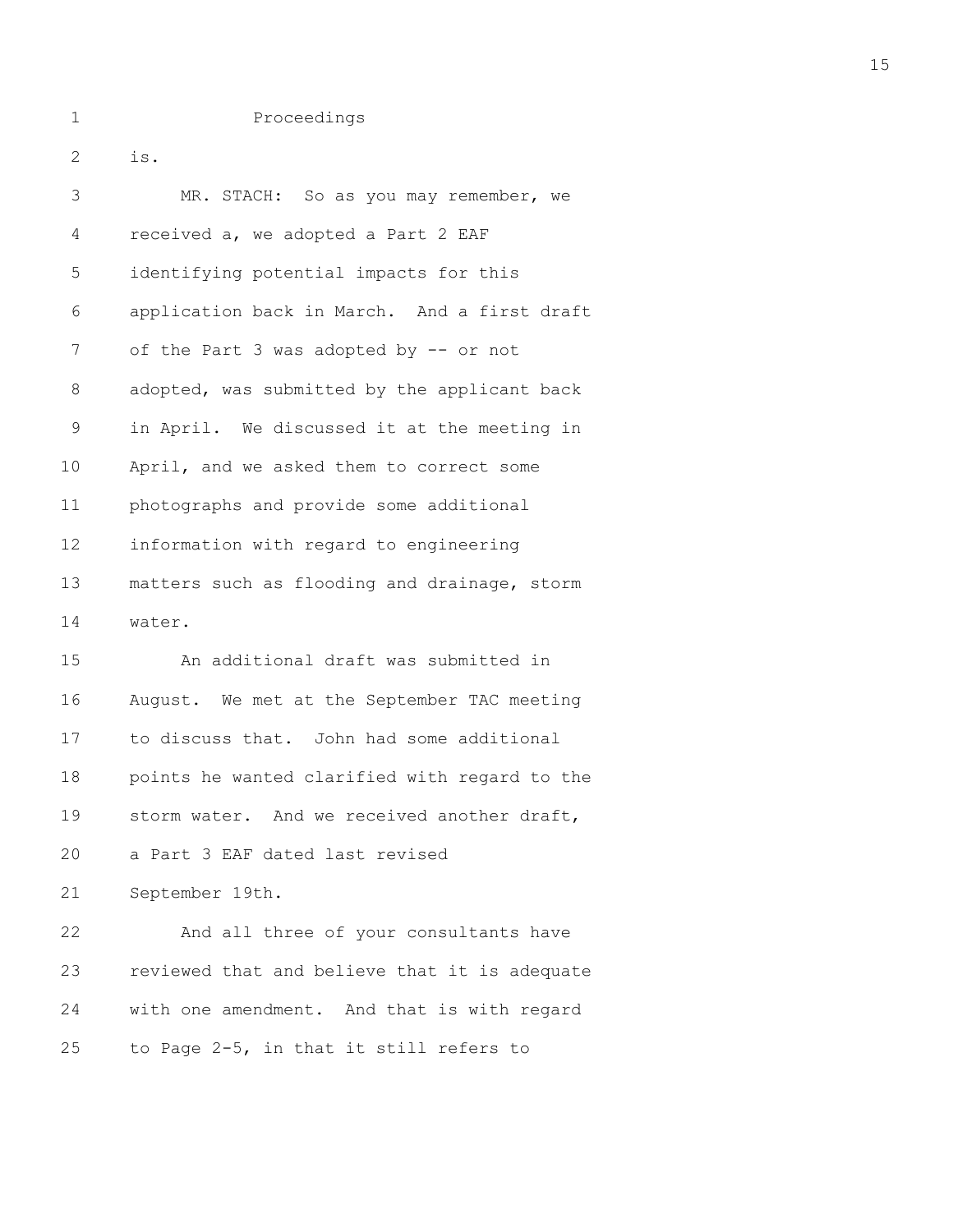1 Proceedings 2 existing structures along the east side of 3 Ba Mar Drive being removed. The body of the 4 text has been corrected, but the executive 5 summary still refers to that. 6 That's a project change. Now that their 7 structures as you enter the project site on 8 the left side there will remain, and I 9 believe there's going to be another two 10 structures there total. So that needs to be 11 edited. Other than that, we agree with the 12 contents of the Part 3 EAF, and we would 13 recommend your adoption of it tonight as just 14 amended, or as just suggested to be amended. 15 Additionally, I provided you tonight 16 with a negative declaration for your 17 consideration. This would essentially close 18 the SEQR process, indicating that an EIS is 19 not required to be prepared. 20 MR. EMANUEL: Mr. Chairman, just for the 21 record, we have no objection to the 22 amendment. 23 CHAIRMAN GUBITOSA: All right, thank 24 you. Max, once the Part 3 is, we adopt that 25 and do the negative dec, then the DEC can do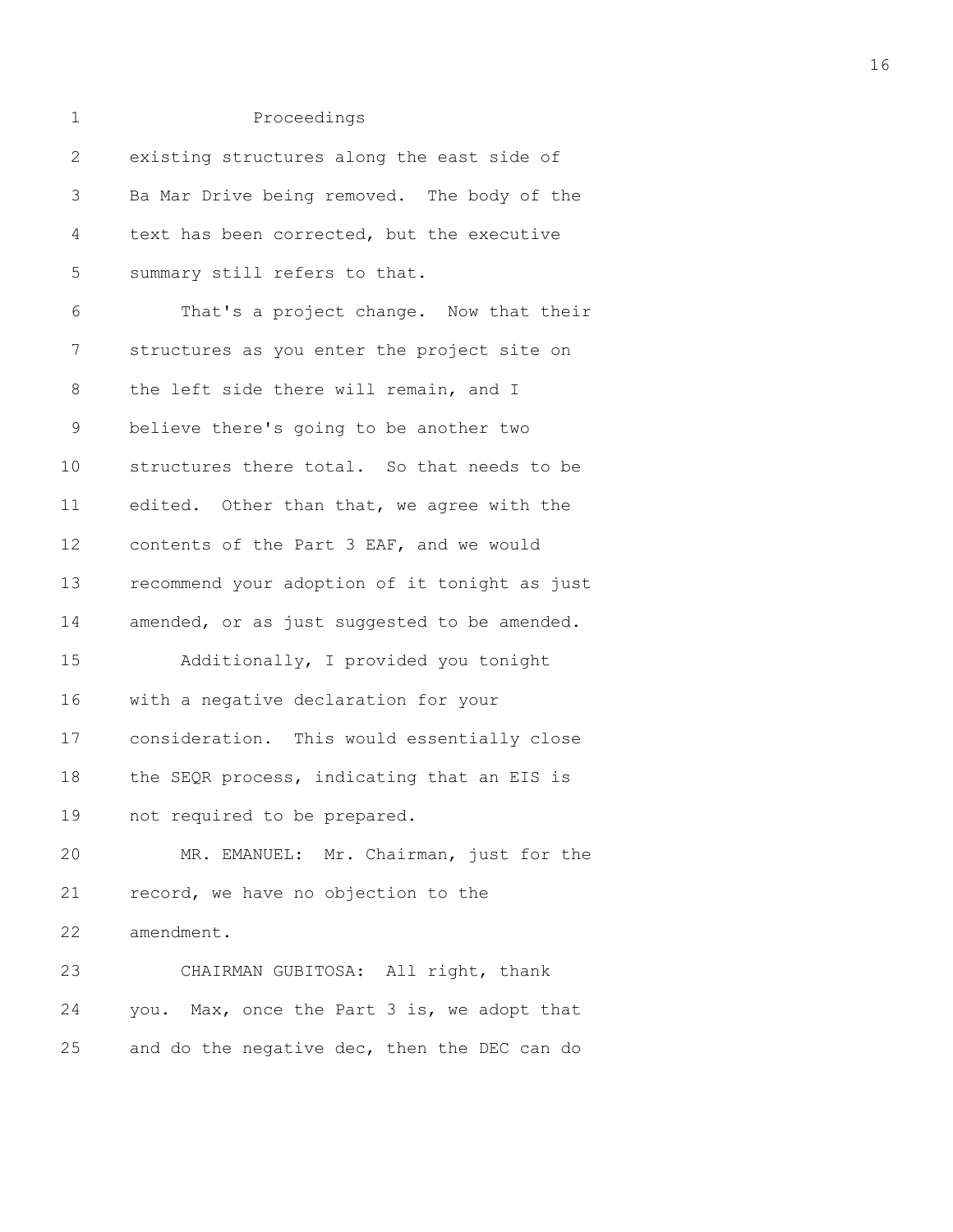| $\overline{2}$ | their -- I saw a letter from the DEC.         |
|----------------|-----------------------------------------------|
| 3              | MR. STACH: Yeah. So adoption of the           |
| 4              | neg dec is a formality which must be taken    |
| 5              | before any agency can approve the plan, but   |
| 6              | it doesn't necessarily require the plan to be |
| 7              | approved. So basically, what it states is     |
| 8              | that the action, as studied in the EAF, is    |
| 9              | incorporating appropriate mitigations so as   |
| 10             | to not warrant additional environmental study |
| 11             | in an EIS. That's essentially what it means.  |
| 12             | After that is adopted, any of the             |
| 13             | agencies involved with the application would  |
| 14             | be free to make a decision on the application |
| 15             | without doing further environmental review.   |
| 16             | However, if, for some reason, some other      |
| 17             | environmental matter should be entered, it    |
| 18             | can also be considered by this Board in an    |
| 19             | amended neg dec. But that typically doesn't   |
| 20             | happen.                                       |
| 21             | CHAIRMAN GUBITOSA: All right, thank           |
| 22             | you, Max.                                     |
| 23             | MR. STACH: You're welcome.                    |
| 24             | CHAIRMAN GUBITOSA: All right, so we           |
| 25             | have the Part 2 review. So we got to --       |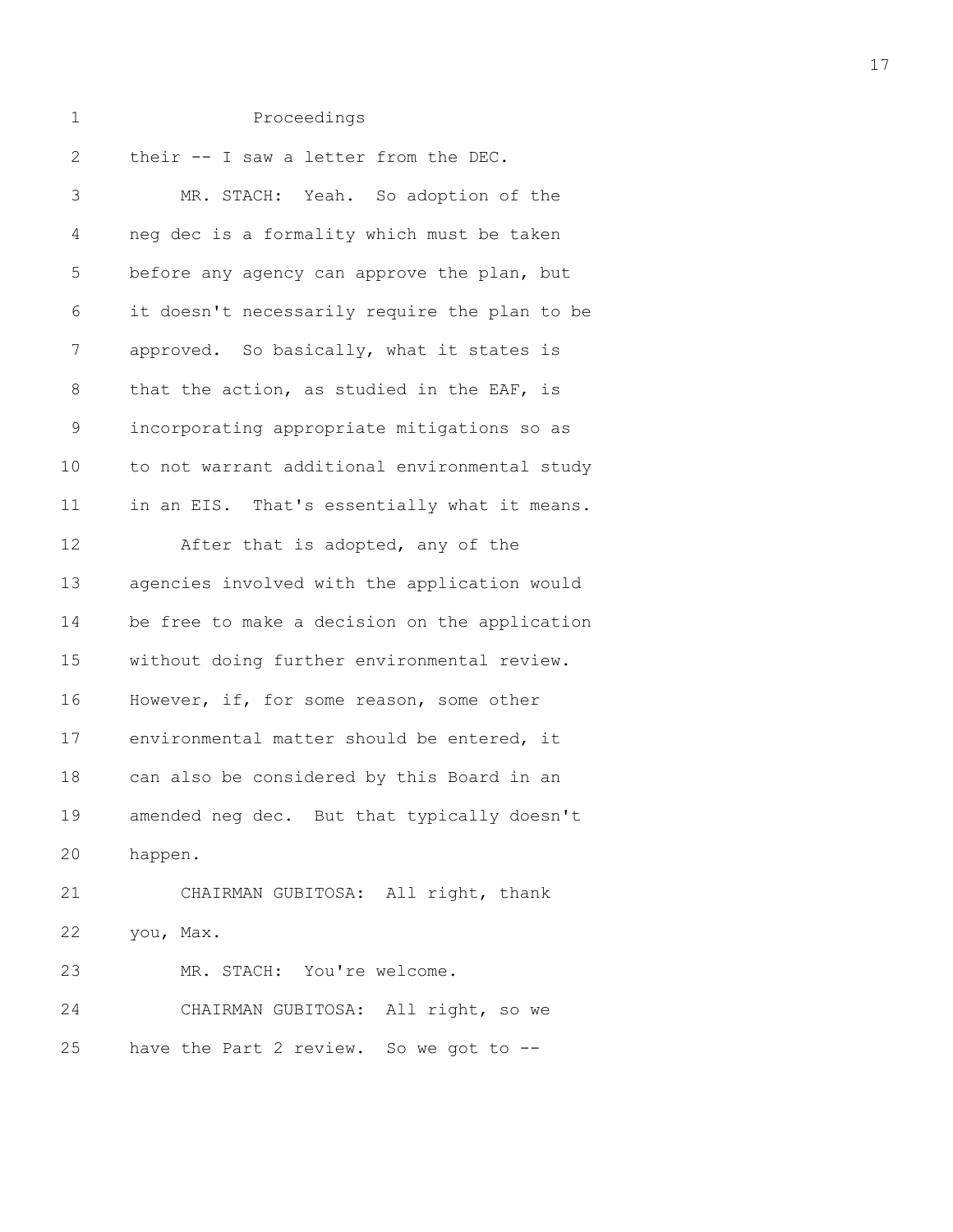# 1 Proceedings 2 Part 3, I'm sorry, Part 3 EAF. And we need 3 to adopt it with that one correction that Max 4 talked about. Does the Board have any 5 questions before I ask for a motion to adopt 6 the EAF Part 3? All right, I just need -- 7 all right, so I just need a motion to adopt 8 the EAF Part 3. 9 BOARD MEMBER ROGERS: With that 10 amendment, I'll make that recommendation. 11 CHAIRMAN GUBITOSA: All right. We need 12 a second. 13 BOARD MEMBER FERGUSON: I'll second it. 14 CHAIRMAN GUBITOSA: All right. I have a 15 motion and a second. Any questions on the 16 adoption of the EAF Part 3? All right. 17 Mary, just poll the Board on this one. 18 THE CLERK: Mr. Muller? 19 VICE CHAIRMAN MULLER: Yes. 20 THE CLERK: Mr. Jaslow? 21 BOARD MEMBER JASLOW: Yes. 22 THE CLERK: Mr. Joachim? 23 BOARD MEMBER JOACHIM: Yes. 24 THE CLERK: Mr. Ferguson?

25 BOARD MEMBER FERGUSON: Yes.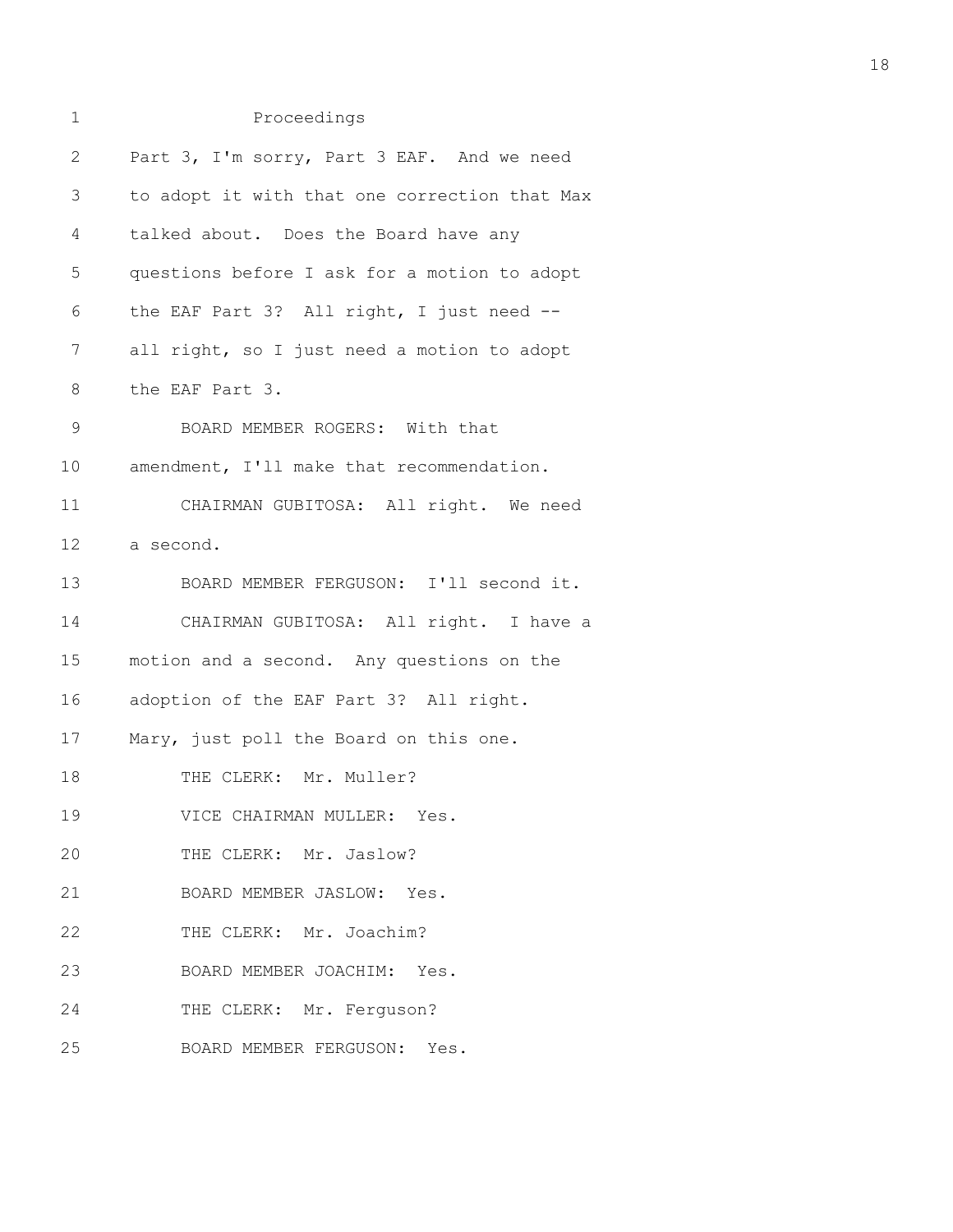| 1            | Proceedings                                  |
|--------------|----------------------------------------------|
| $\mathbf{2}$ | THE CLERK: Mr. Rogers?                       |
| 3            | BOARD MEMBER ROGERS: Yes.                    |
| 4            | THE CLERK: Mr. Kraese?                       |
| 5            | BOARD MEMBER KRAESE: Yes.                    |
| 6            | THE CLERK: Chairman Gubitosa?                |
| 7            | CHAIRMAN GUBITOSA: Yes. All right.           |
| 8            | Now we'll do the negative dec, Max. All      |
| 9            | right, we'll do the negative dec. I'll read  |
| 10           | the negative dec, and then we'll go over.    |
| 11           | I'll ask for a motion and a second on this   |
| 12           | one.                                         |
| 13           | This is the State Environmental Quality      |
| 14           | Review, Negative Declaration, Notice of      |
| 15           | Determination of Non-Significance. Project   |
| 16           | is Ba Mar Site Plan, Town of Stony Point,    |
| 17           | September 26, 2019.                          |
| 18           | The notice is issued pursuant to             |
| 19           | Part 617 of the implementing regulation      |
| 20           | pertaining to Article 8, State Environmental |
| 21           | Quality Review Act, of the Environmental     |
| 22           | Conservation Law.                            |
| 23           | The Planning Board of the Town of Stony      |
| 24           | Point, as lead agency, has determined that   |
| 25           | the proposed action described below will not |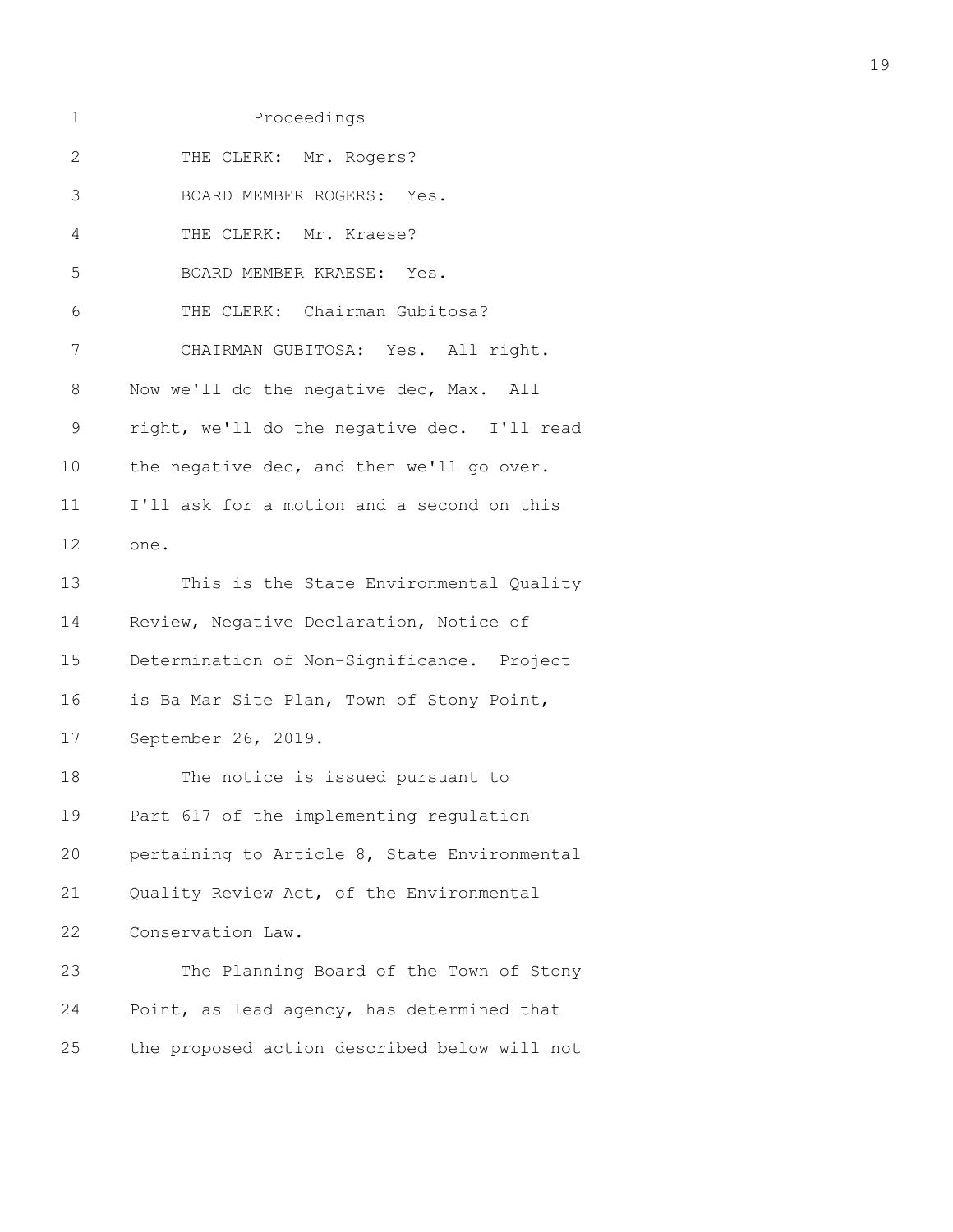| 1            | Proceedings                                   |
|--------------|-----------------------------------------------|
| $\mathbf{2}$ | have a significant effect on the environment  |
| 3            | and a Draft Environmental Impact Statement    |
| 4            | will not be prepared.                         |
| 5            | The name of the action is Ba Mar Site         |
| 6            | Plan, Type 1. Condition Negative              |
| 7            | Declaration, no.                              |
| $8\,$        | Description of the action:                    |
| $\mathsf 9$  | Reconstruction of a manufactured home park    |
| 10           | inundated by Superstorm Sandy, reducing the   |
| 11           | previously constructed 152 unit park to 140   |
| 12           | units and meeting the requirements of the MHC |
| 13           | zoning district. Although an existing park    |
| 14           | exists, this plan is being considered as an   |
| 15           | initial approval under New York State         |
| 16           | Department of Health's Type 1 list given the  |
| 17           | completely revised home configuration and     |
| 18           | proposed replacement of all units.            |
| 19           | Location: South of the intersection of        |
| 20           | East Main Street and Grassy Point Road in the |
| 21           | Town of Stony Point. Tax Map is designated    |
| 22           | as Section 20.02, Block 11, Lot 7.1.          |
| 23           | Reasons supporting this determination:        |
| 24           | The proposed action is not anticipated to     |
| 25           | result in any adverse environmental impacts   |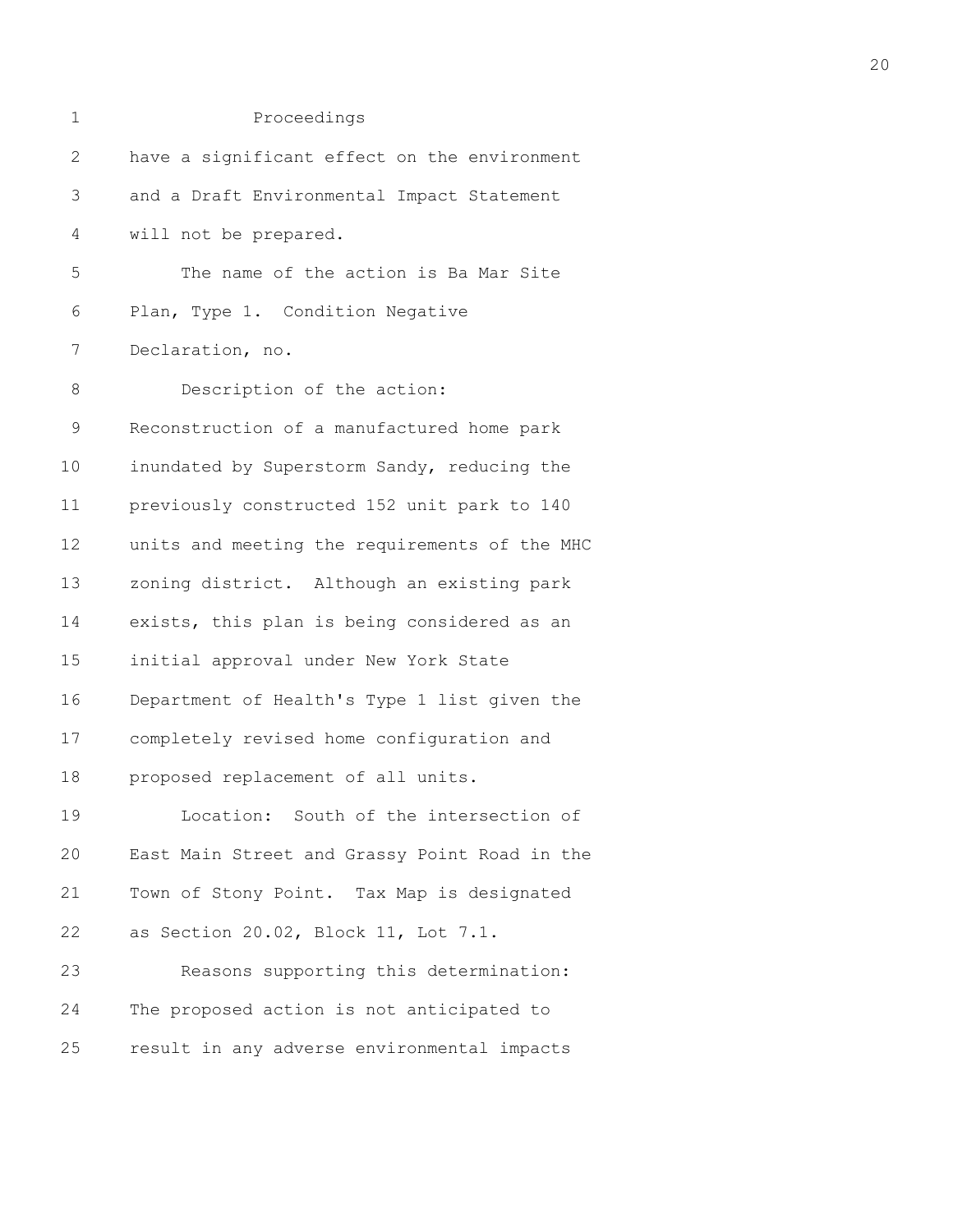| 1            | Proceedings                                   |
|--------------|-----------------------------------------------|
| $\mathbf{2}$ | based on the following: On or about           |
| 3            | January 2, 2019, the Town of Stony Point      |
| 4            | received an application for site plan         |
| 5            | approval and supporting documentation for the |
| 6            | action, action above along with a Full        |
| 7            | Environmental Assessment Form dated           |
| 8            | December --                                   |
| $\mathsf 9$  | MR. STACH: December 21st -- actually,         |
| $10 \,$      | I'm sorry, that's 2018.                       |
| 11           | CHAIRMAN GUBITOSA: December 21, 2018.         |
| 12           | On January 1, 2019, New York State DEC        |
| 13           | required that the new Environmental           |
| 14           | Assessment Forms be used for all SEQR         |
| 15           | reviews.                                      |
| 16           | On or about January 24, 2019, the             |
| 17           | Planning Board noticed its intent to declare  |
| 18           | Lead Agency status, and on or about           |
| 19           | February 19, 2019, the applicant submitted    |
| 20           | revised EAFs Part 1 meeting the new New York  |
| 21           | State DEC standard which were circulated      |
| 22           | along with the above-referenced notice of     |
| 23           | intent to the following involved agencies:    |
| 24           | A, Stony Point Town Board; B, Rockland County |
| 25           | Health Department; C, US Army Corps of        |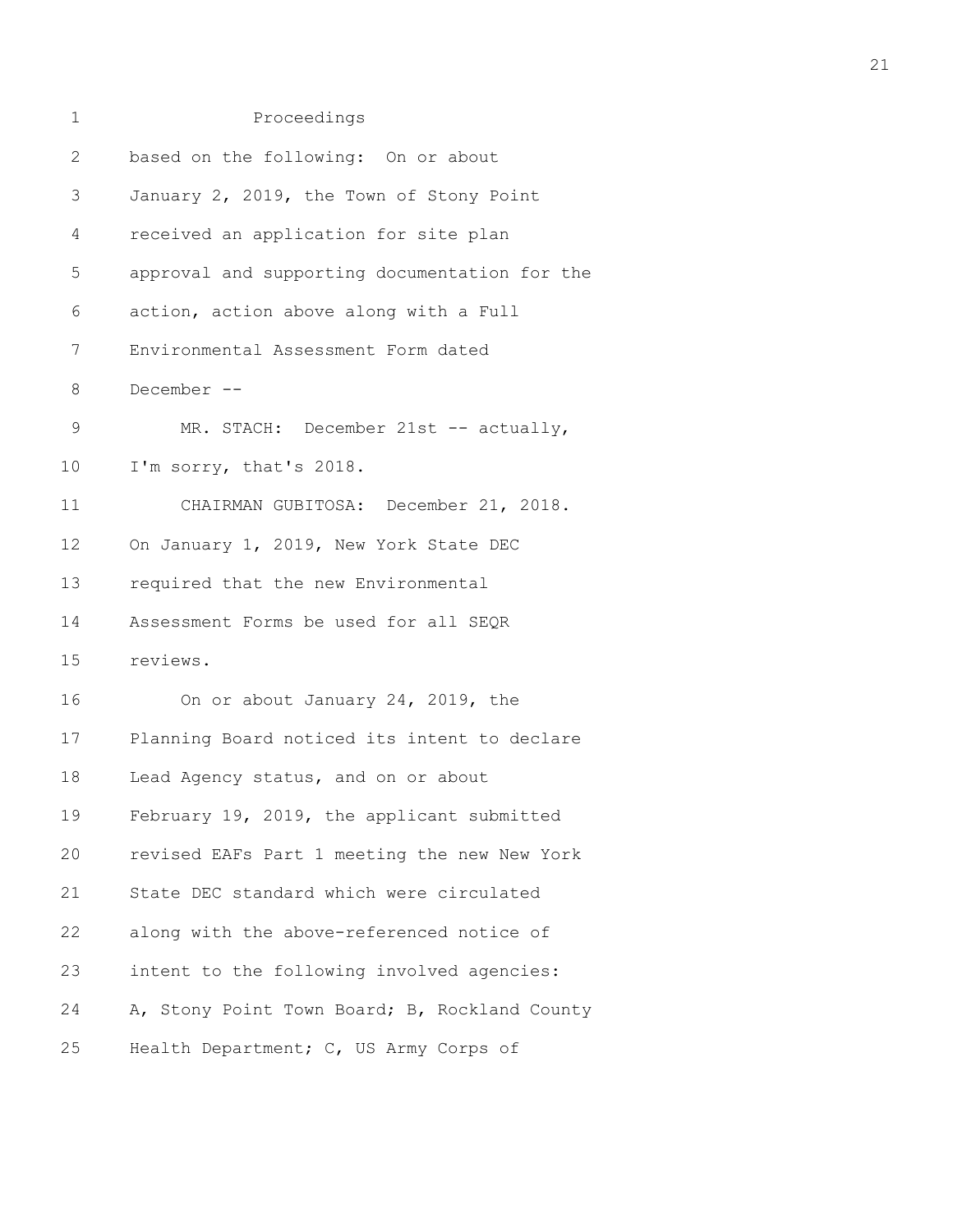| 1            | Proceedings                                   |  |  |
|--------------|-----------------------------------------------|--|--|
| $\mathbf{2}$ | Engineers; D, New York State Department of    |  |  |
| 3            | Environmental Conservation; E, New York State |  |  |
| 4            | Department of State; F, Stony Point           |  |  |
| 5            | Waterfront Advisory Committee; G,             |  |  |
| 6            | Rockland County Drainage Agency.              |  |  |
| 7            | Four, on or about March 28, 2019, the         |  |  |
| 8            | Planning Board assumed lead agency status and |  |  |
| 9            | adopted a Part 2 Environmental Assessment     |  |  |
| 10           | Form indicating the following areas of        |  |  |
| 11           | potential environmental impact:               |  |  |
| 12           | A, potential impact on land from              |  |  |
| 13           | construction where depth to water table is    |  |  |
| 14           | less than three feet;                         |  |  |
| 15           | B, potential impact on land from              |  |  |
| 16           | construction on slopes over 15 percent in     |  |  |
| 17           | grade;                                        |  |  |
| 18           | C, potential impact on land from              |  |  |
| 19           | construction lasting more than one year;      |  |  |
| 20           | Potential impact on surface water,            |  |  |
| 21           | particularly adjacent wetlands;               |  |  |
| 22           | E, potential impact on surface water,         |  |  |
| 23           | particularly the water quality of adjacent    |  |  |
| 24           | water bodies;                                 |  |  |
| 25           | F, potential impact to flooding from          |  |  |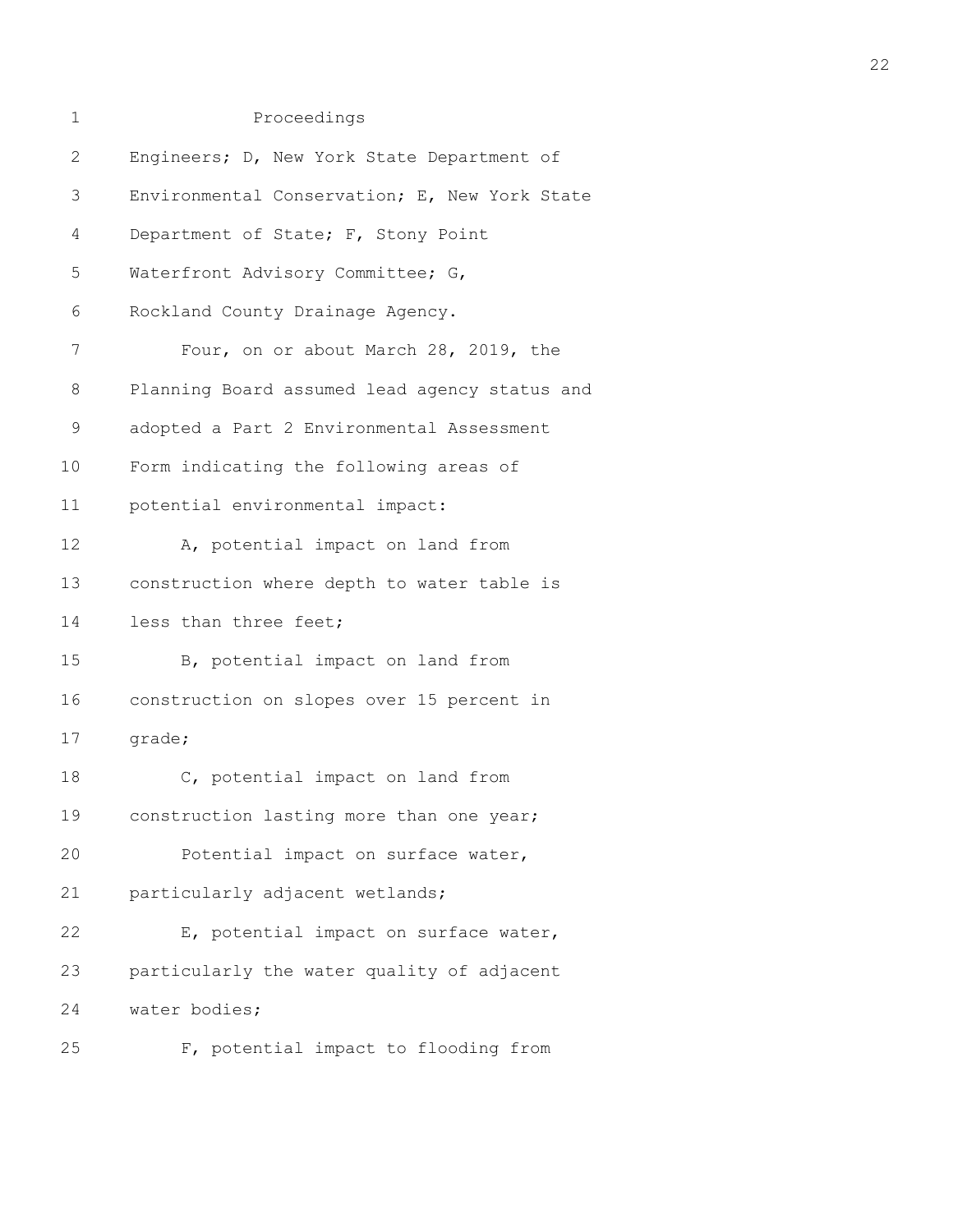| $\mathbf 1$ | Proceedings                                   |
|-------------|-----------------------------------------------|
| 2           | development in a floodway;                    |
| 3           | G, potential impact to flooding from          |
| 4           | development in a hundred-year floodplain;     |
| 5           | H, potential impact to flooding from          |
| 6           | development in a 500-year floodplain;         |
| 7           | I, potential impact to flooding from          |
| 8           | modification of existing drainage patterns;   |
| $\mathsf 9$ | J, potential impact to flooding from          |
| 10          | changes to flood water flows;                 |
| 11          | K, potential year-round impacts to            |
| 12          | aesthetic resources as viewed by people       |
| 13          | involved in recreation and routine travel;    |
| 14          | L, potential impact to community              |
| 15          | character from inconsistency with the         |
| 16          | predominant scale and architectural           |
| 17          | character;                                    |
| 18          | Five, on or about April 26, 2019, the         |
| 19          | lead agency and its consultants reviewed a    |
| 20          | Part 3 Environmental Assessment Form prepared |
| 21          | by Brooker Engineering, PLLC, on behalf of    |
| 22          | the project sponsor dated April 14, 2019, and |
| 23          | determined that additional information and    |
| 24          | modification to analyses were required to     |
| 25          | appropriately assess environmental impacts;   |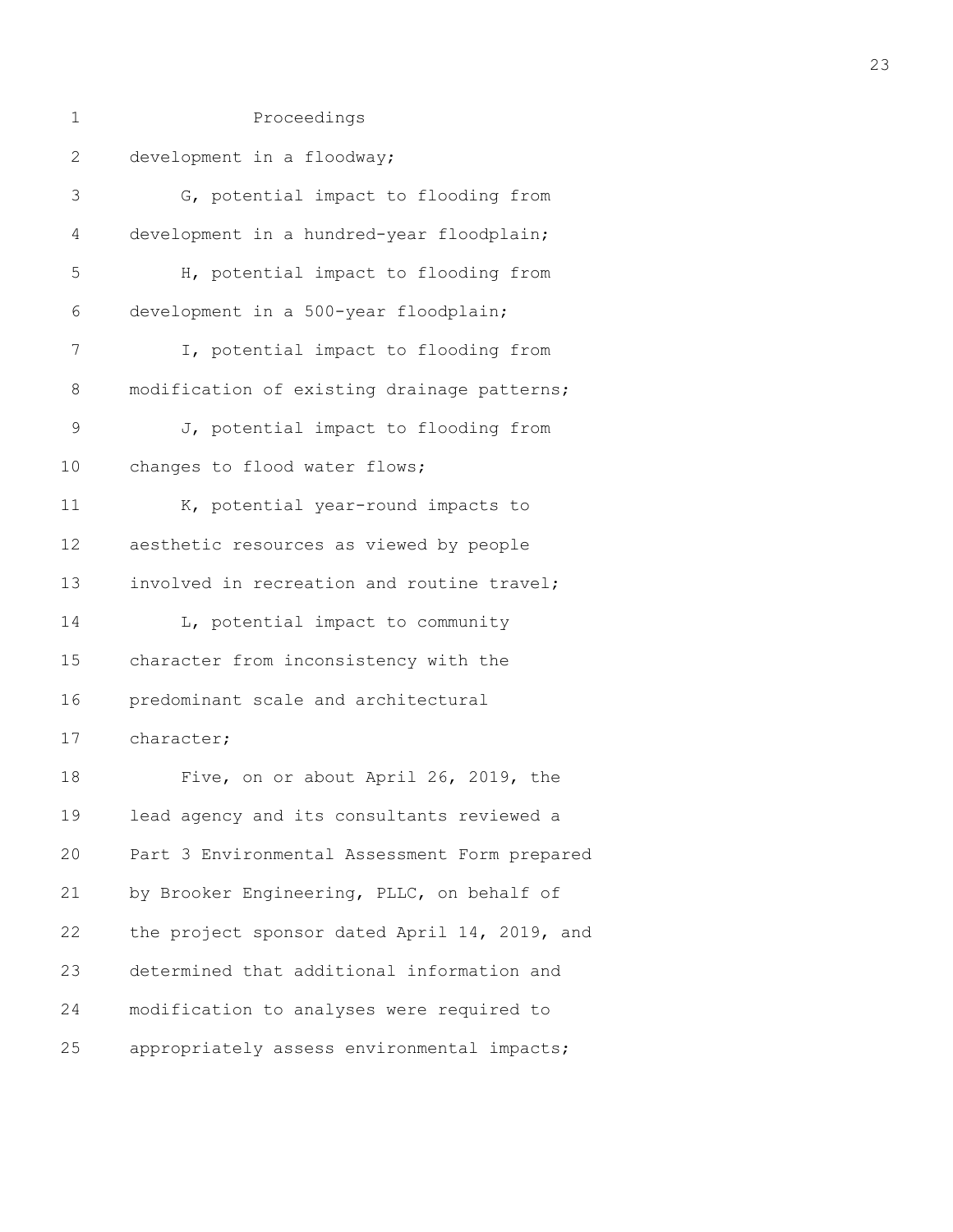| 2  | Six, on or about September 12, 2019, the      |
|----|-----------------------------------------------|
| 3  | lead agency and its consultants reviewed a    |
| 4  | Part 3 Environmental Assessment Form prepared |
| 5  | by Brooker Engineering, PLLC, on behalf of    |
| 6  | the project sponsor dated August 30, 2019,    |
| 7  | and determined that additional information    |
| 8  | and modification to analyses were required to |
| 9  | appropriately assess environmental impacts;   |
| 10 | Seven, on or about September 26, 2019,        |
| 11 | the lead agency reviewed, amended and adopted |
| 12 | a Part 3 Environmental Assessment Form        |
| 13 | prepared by Brooker Engineering, PLLC, on     |
| 14 | behalf of the project sponsor dated last      |
| 15 | revised September 16, 2019, indicating the    |
| 16 | following clarifications with regard to the   |
| 17 | potential moderate or large environmental     |
| 18 | impacts identified in the Part 2:             |
| 19 | A, potential impacts to land from             |
| 20 | shallow groundwater will be mitigated by      |
| 21 | minimizing excavation and incorporating best  |
| 22 | management practices in accordance with New   |
| 23 | York State DEC standards that were determined |
| 24 | adequate by the Town Engineer;                |
| 25 | B, potential impact on land from              |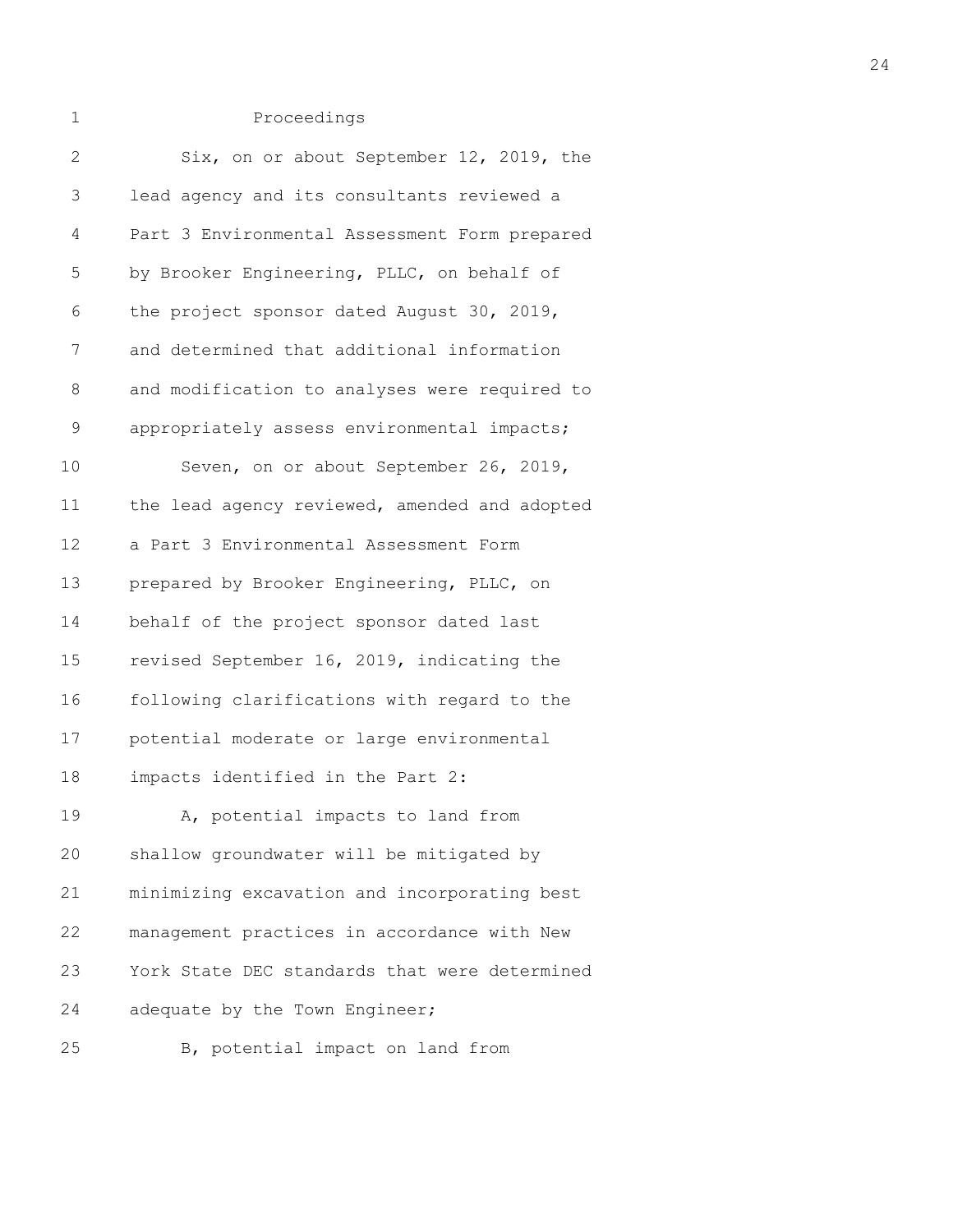| 1            | Proceedings                                   |
|--------------|-----------------------------------------------|
| $\mathbf{2}$ | construction on slopes over 15 percent in     |
| 3            | grade will be mitigated through the           |
| 4            | incorporation of best management practices    |
| 5            | and soil and erosion control methods designed |
| 6            | to the satisfaction of the Town Engineer;     |
| 7            | C, potential impact on land from              |
| 8            | construction lasting more than one year will  |
| $\mathsf 9$  | be mitigated by a soil and erosion control    |
| 10           | plan and phasing plan designed to the         |
| 11           | satisfaction of the Town Engineer;            |
| 12           | D, potential impact on surface water,         |
| 13           | particularly adjacent wetlands, have been     |
| 14           | minimized through close consultation with the |
| 15           | New York State DEC and by implementation of a |
| 16           | Stormwater Pollution Prevention Plan and the  |
| 17           | removal of existing encroachments;            |
| 18           | E, potential impact on surface water,         |
| 19           | particularly the water quality of adjacent    |
| 20           | water bodies is mitigated through             |
| 21           | implementation of a soil erosion and sediment |
| 22           | control plan designed to the satisfaction of  |
| 23           | the Town Engineer;                            |
| 24           | F, potential impact to flooding from          |
| 25           | development in a floodway is not relevant     |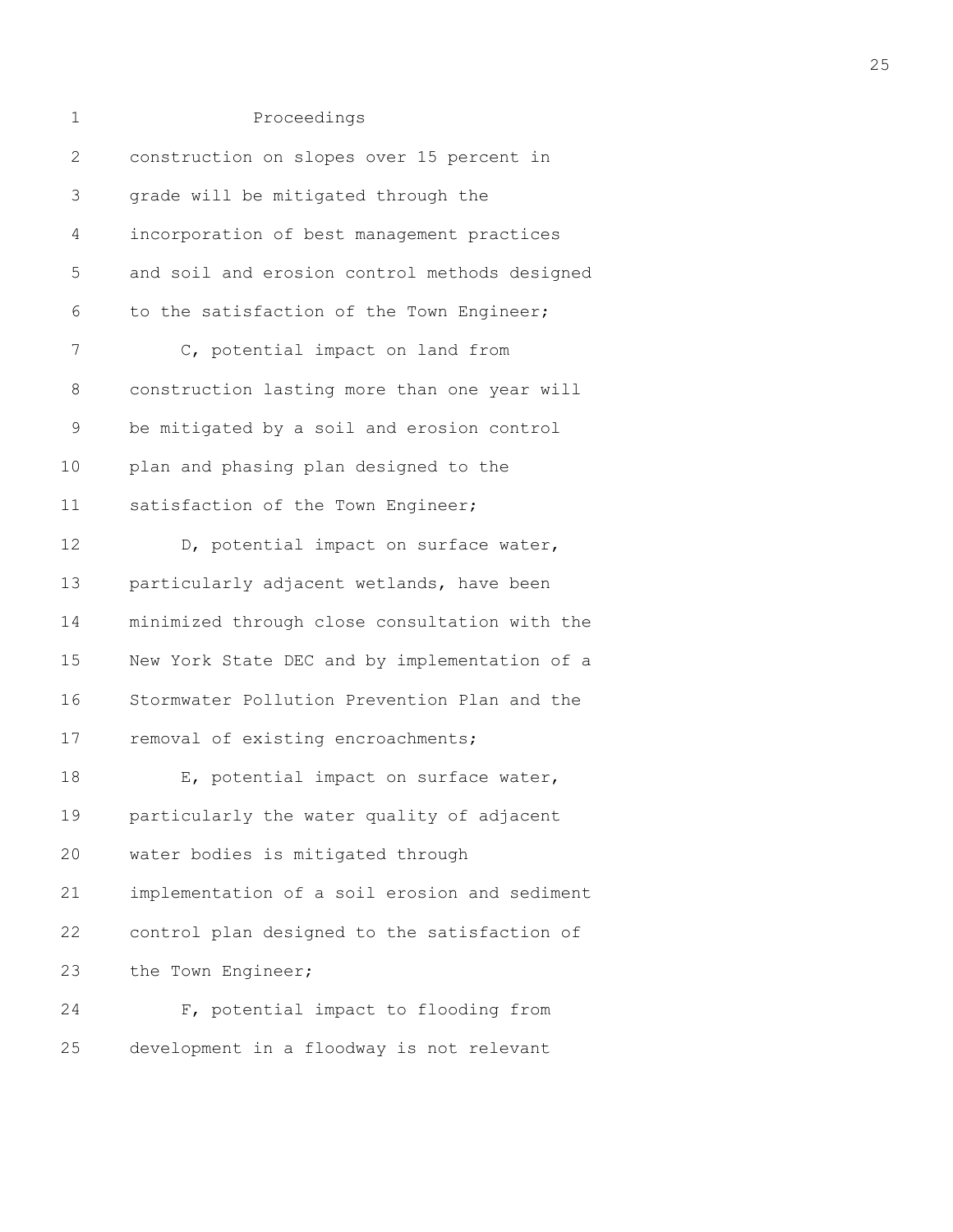2 given there is no floodway adjacent to the 3 site;

| 4           | G, potential impact to flooding from          |  |  |  |
|-------------|-----------------------------------------------|--|--|--|
| 5           | development in a hundred-year floodplain are  |  |  |  |
| 6           | mitigated by constructing finished floor      |  |  |  |
| 7           | elevations two feet above the hundred-year    |  |  |  |
| 8           | floodplain, conforming with all requirements  |  |  |  |
| $\mathsf 9$ | of the Town Floodplain Administrator and      |  |  |  |
| 10          | elevating site roadways to improve access by  |  |  |  |
| 11          | emergency vehicles to the greatest extent     |  |  |  |
| 12          | possible;                                     |  |  |  |
| 13          | H, potential impact to flooding from          |  |  |  |
| 14          | development in a 500-year floodplain are      |  |  |  |
| 15          | similarly mitigated;                          |  |  |  |
| 16          | I, potential impact to flooding from          |  |  |  |
| 17          | modification of existing drainage patterns is |  |  |  |
| 18          | not likely given that existing drainage       |  |  |  |
| 19          | patterns are being maintained;                |  |  |  |
| 20          | J, potential impact to flooding from          |  |  |  |
| 21          | changes to flood water flows is not likely    |  |  |  |
| 22          | given that the peak rate of runoff is being   |  |  |  |
| 23          | reduced through the reduction of impervious   |  |  |  |
| 24          | surfaces;                                     |  |  |  |
| 25          | K, potential year-round impacts to            |  |  |  |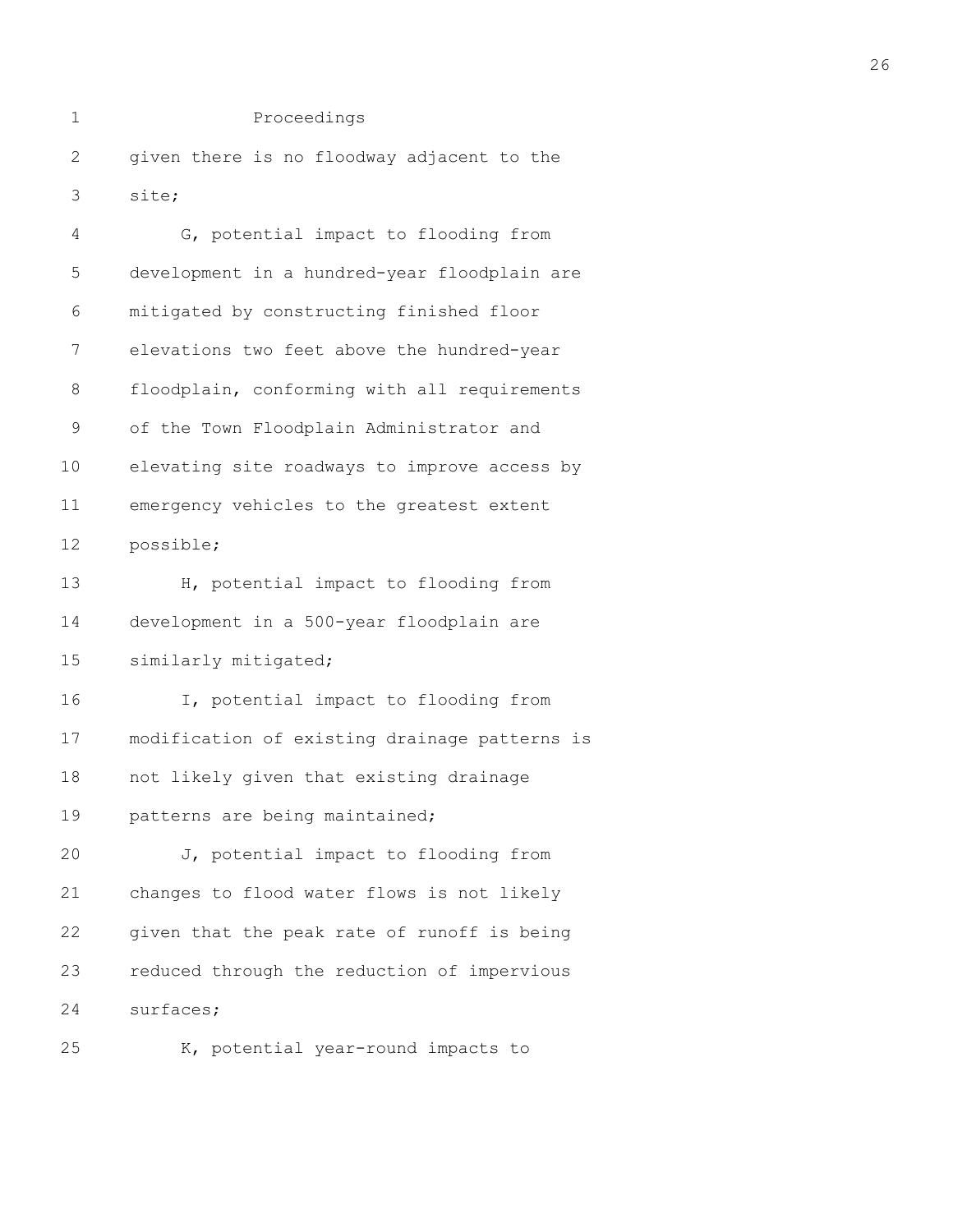| 1            | Proceedings                                   |
|--------------|-----------------------------------------------|
| $\mathbf{2}$ | aesthetic resources as viewed by people       |
| 3            | involved in recreation and routine travel are |
| 4            | mitigated by installation of a considerable   |
| 5            | landscape plan and replacement of older often |
| 6            | storm-damaged structures with newly           |
| 7            | constructed manufactured housing;             |
| 8            | L, potential impact to community              |
| $\mathsf 9$  | character from inconsistency with the         |
| 10           | predominant scale and architectural character |
| 11           | have been mitigated by decreasing the overall |
| 12           | number of units on the site, reducing the     |
| 13           | average size of each unit, providing greater  |
| 14           | buffers between proposed structures and       |
| 15           | wetlands and water bodies than the existing   |
| 16           | layout, and implementing a landscape plan     |
| 17           | proposing significant landscape plantings to  |
| 18           | screen and beautify the site;                 |
| 19           | Eight, the Town of Stony Point Fire           |
| 20           | Inspector has reviewed the application and    |
| 21           | his environmental and safety concerns will    |
| 22           | all be addressed;                             |
| 23           | Nine, the Town of Stony Point Consulting      |
| 24           | Engineer has reviewed the application and his |
| 25           | concerns will all be addressed;               |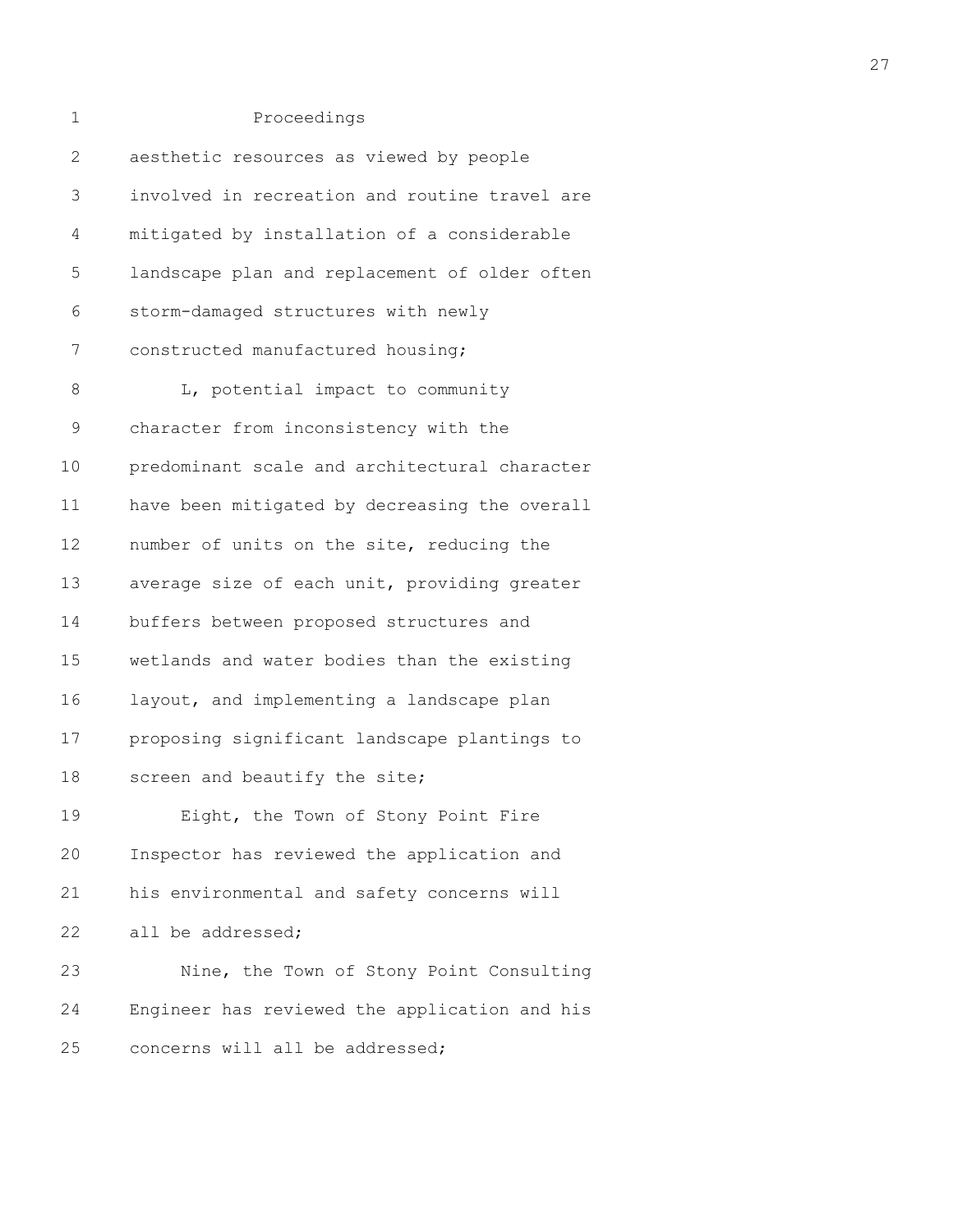```
1 Proceedings
2 Ten, no other adverse impacts were
3 identified.
4 All right, so I have the negative dec,
5 with that one correction of the date. Max,
6 anything else we need to correct, other
7 than -8 MR. STACH: Yeah. One typo I noticed,
9 patters should be patterns.
10 CHAIRMAN GUBITOSA: Oh, the patterns,
11 right.
12 MR. STACH: We corrected that.
13 CHAIRMAN GUBITOSA: We corrected that.
14 Oh. All right, yeah. And I did, on Line 4,
15 I said March 28, 2018. It's 19, so. But
16 it's in the, it's in the negative dec.
17 VICE CHAIRMAN MULLER: Just telling you.
18 CHAIRMAN GUBITOSA: Thank you. All
19 right, so I have a negative dec. I need a
20 motion to adopt.
21 BOARD MEMBER JOACHIM: I'll make a
22 motion.
23 CHAIRMAN GUBITOSA: I need a second.
24 BOARD MEMBER FERGUSON: I'll second it.
25 CHAIRMAN GUBITOSA: Any questions on
```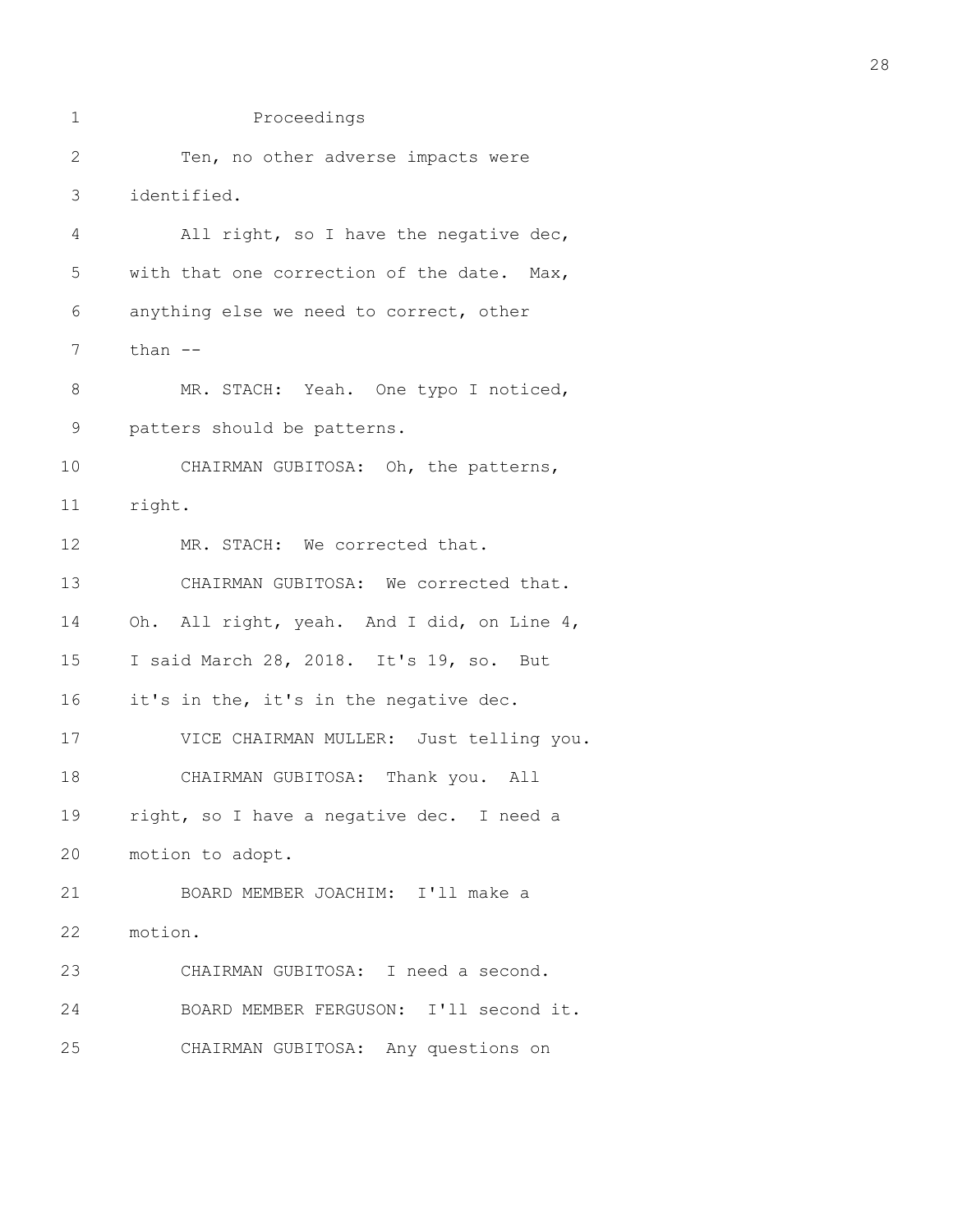| 1            | Proceedings                                  |
|--------------|----------------------------------------------|
| $\mathbf{2}$ | that? John, any? You're good?                |
| 3            | MR. O'ROURKE: No, we reviewed it             |
| 4            | before.                                      |
| 5            | CHAIRMAN GUBITOSA: Max, you're good.         |
| 6            | Mr. Larkin, you're good with --              |
| 7            | MR. LARKIN: Yes. We have, we've              |
| 8            | received our flow test from United, Suez     |
| $\mathsf 9$  | Water. And we're going to review it with the |
| 10           | Fire Department.                             |
| 11           | CHAIRMAN GUBITOSA: Right.                    |
| 12           | MR. LARKIN: Currently, everything            |
| 13           | that's, everything that was proposed is,     |
| 14           | seems to be in order.                        |
| 15           | CHAIRMAN GUBITOSA: Okay, thank you,          |
| 16           | Mr. Larkin. All right, on the neg dec, I     |
| 17           | have a motion and a second. Mary, just poll  |
| 18           | the Board on this.                           |
| 19           | THE CLERK: Mr. Muller?                       |
| 20           | VICE CHAIRMAN MULLER: Yes.                   |
| 21           | THE CLERK: Mr. Joachim?                      |
| 22           | BOARD MEMBER JOACHIM: Yes.                   |
| 23           | THE CLERK: Mr. Jaslow?                       |
| 24           | BOARD MEMBER JASLOW: Yes.                    |
| 25           | THE CLERK: Mr. Ferguson?                     |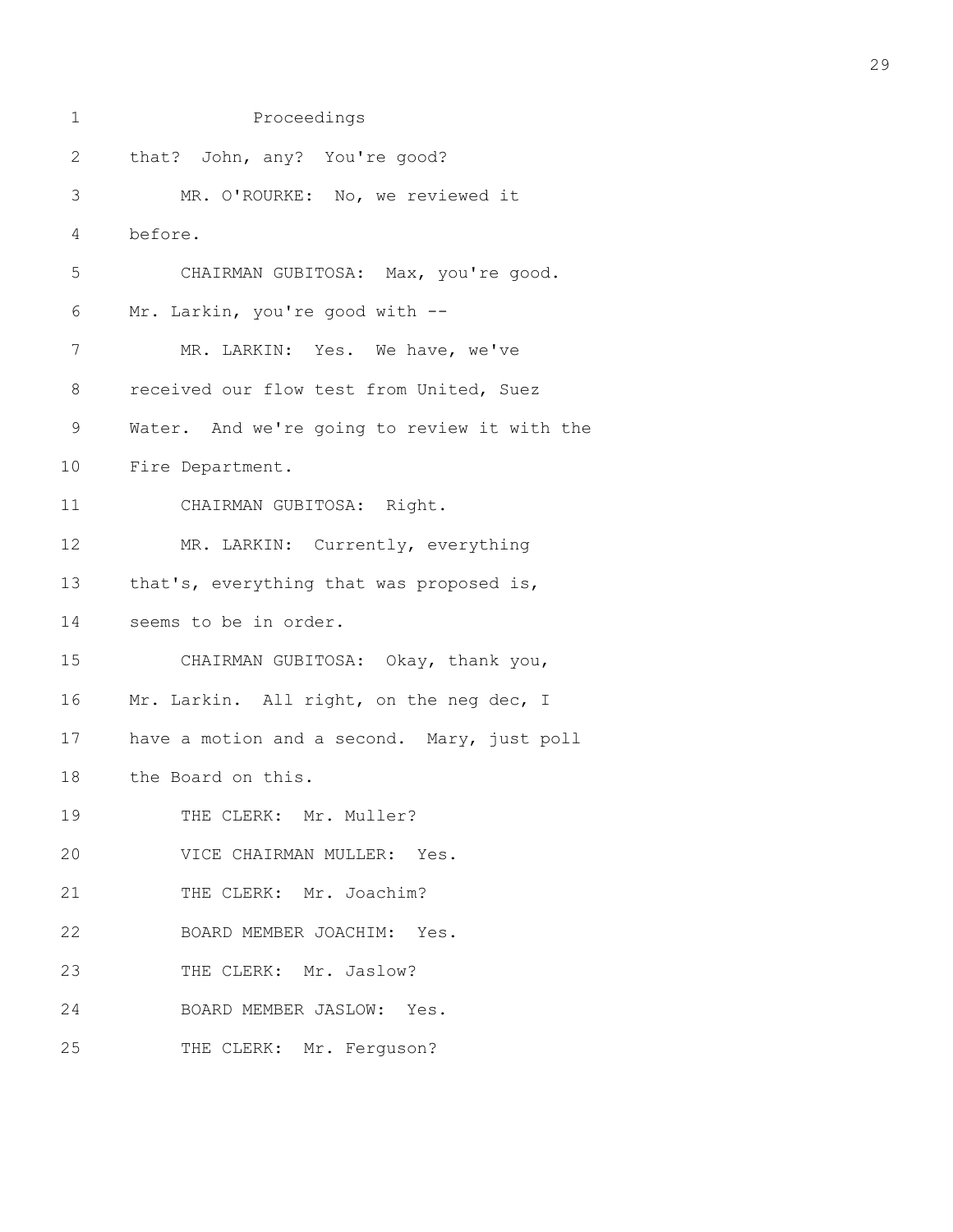1 Proceedings 2 BOARD MEMBER FERGUSON: Yes. 3 THE CLERK: Mr. Rogers? 4 BOARD MEMBER ROGERS: Yes. 5 THE CLERK: Mr. Kraese? 6 BOARD MEMBER KRAESE: Yes. 7 THE CLERK: Chairman Gubitosa? 8 CHAIRMAN GUBITOSA: Yes. We adopt the 9 negative dec. Oh, I did, yeah. 10 All right. I did the -- for the public 11 hearing, I made a motion and a -- we had a 12 motion and a second to move it to, continue 13 it to the next -- 14 THE CLERK: Who made the motion? 15 CHAIRMAN GUBITOSA: What is it, 16 December 12th? October, October 12th. 17 THE CLERK: Tom, who made the motion? 18 CHAIRMAN GUBITOSA: Paul made the 19 motion. 20 MR. EMANUEL: October 24th is -- 21 CHAIRMAN GUBITOSA: Yes. Sorry. We're 22 going to move the, continue the public 23 hearing to the October 24th meeting. I have 24 a motion and a second. Any questions? 25 THE CLERK: Who seconded?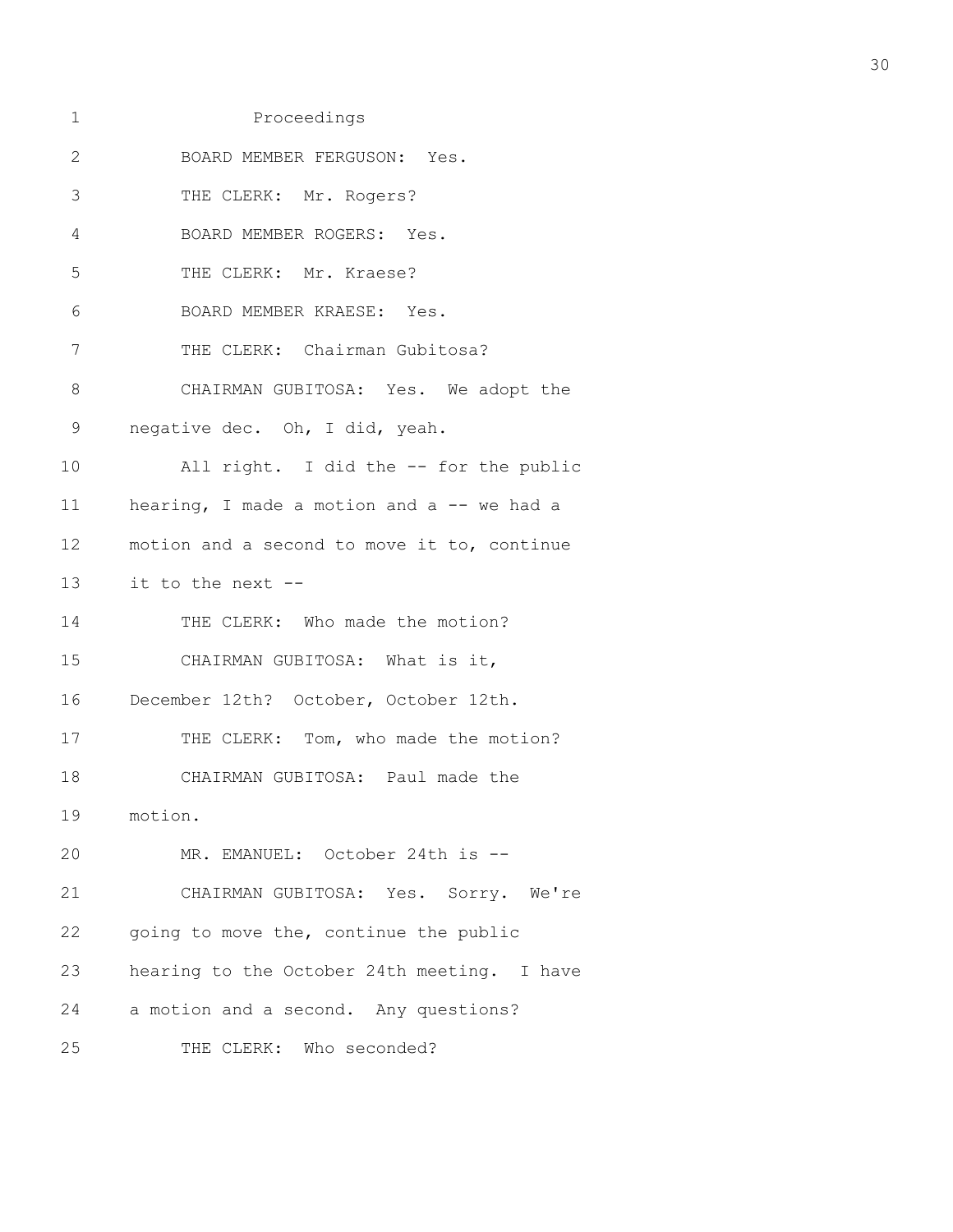| 1            | Proceedings                               |
|--------------|-------------------------------------------|
| $\mathbf{2}$ | CHAIRMAN GUBITOSA: Pete seconded.         |
| 3            | VICE CHAIRMAN MULLER: I make a motion.    |
| 4            | CHAIRMAN GUBITOSA: I missed that. All     |
| 5            | right. All in favor?                      |
| 6            | (Response of aye was given.)              |
| 7            | CHAIRMAN GUBITOSA: Opposed? All right,    |
| $\,8\,$      | we'll continue the public hearing to next |
| 9            | month. The negative dec.                  |
| 10           | MR. EMANUEL: Thank you very much.         |
| 11           | CHAIRMAN GUBITOSA: I think Bill wanted    |
| 12           | to --                                     |
| 13           | THE CLERK: He's not coming.               |
| 14           | CHAIRMAN GUBITOSA: Oh, he's not. All      |
| 15           | right, so yeah. We'll see you next month. |
| 16           | MR. EMANUEL: Okay, great. Thank you.      |
| 17           | (Time noted: 7:38 p.m.)                   |
| 18           |                                           |
| 19           | 000                                       |
| 20           |                                           |
| 21           |                                           |
| 22           |                                           |
| 23           |                                           |
| 24           |                                           |
| 25           |                                           |